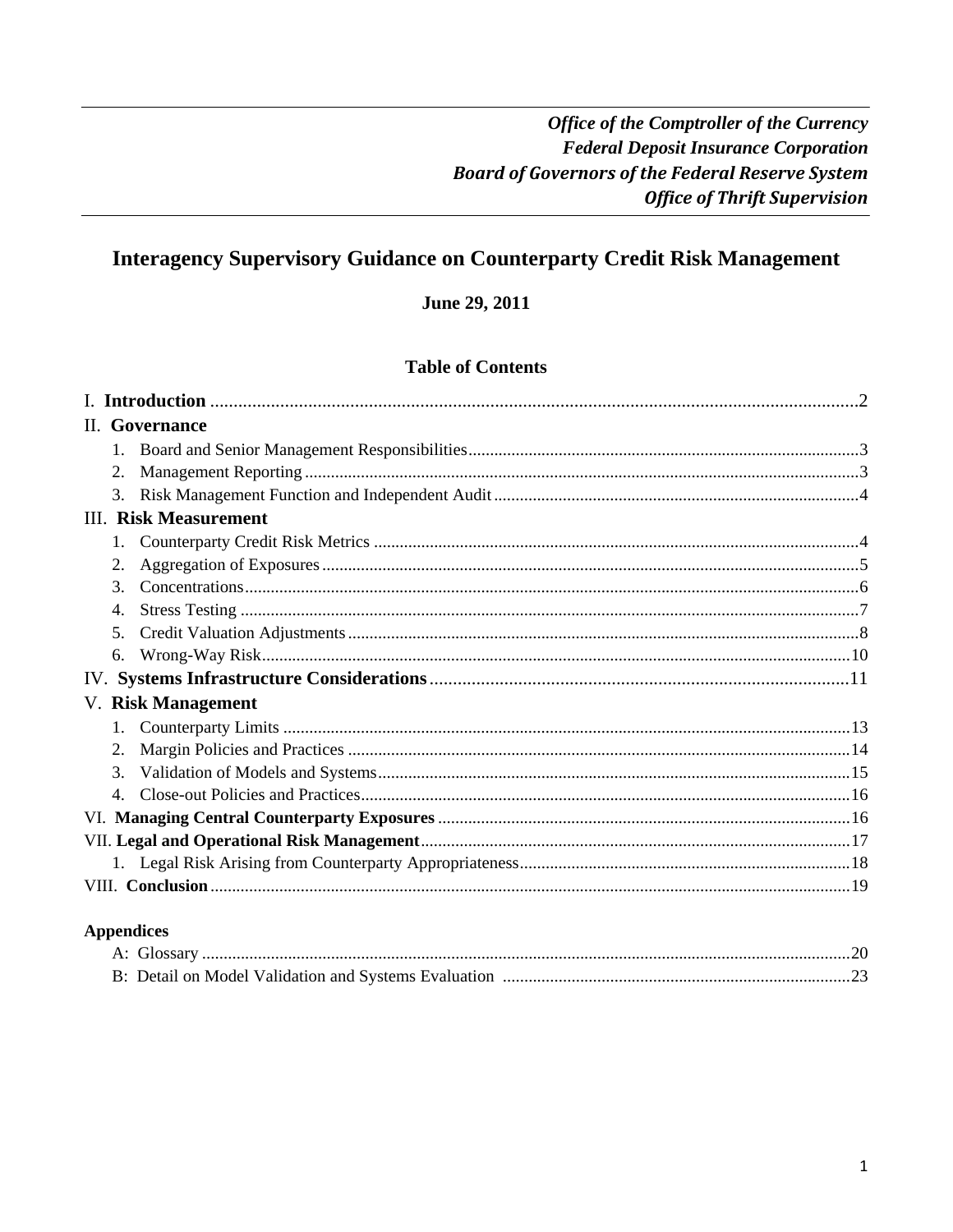### **COUNTERPARTY CREDIT RISK MANAGEMENT**

### **I. Introduction**

This guidance discusses critical aspects of effective management of counterparty credit risk (CCR), and sets forth sound practices and supervisory expectations for an effective CCR management framework. CCR is the risk that the counterparty to a transaction could default or deteriorate in creditworthiness before the final settlement of a transaction's cash flows. Unlike the credit risk for a loan, when only the lending banking organization<sup>1</sup> faces the risk of loss, CCR creates a bilateral risk of loss because the market value of a transaction can be positive or negative to either counterparty. The future market value of the exposure and the counterparty's credit quality are uncertain and may vary over time as underlying market factors change. The guidance is intended for use by banking organizations, especially those with large derivatives portfolios, in setting their risk management practices, as well as by supervisors as they assess and examine such institutions' management of CCR. For other banking organizations without large derivatives portfolios, risk managers and supervisors should apply this guidance as appropriate, given the size, nature, and complexity of the CCR risk profile of the banking organization.

CCR is a multidimensional form of risk, affected by both the exposure to a counterparty and the credit quality of the counterparty, both of which are sensitive to market-induced changes. It is also affected by the interaction of these risks, for example the correlation<sup>2</sup> between an exposure and the credit spread of the counterparty, or the correlation of exposures among the banking organization's counterparties. Constructing an effective CCR management framework requires a combination of risk management techniques from the credit, market, and operational risk disciplines.

CCR management techniques have evolved rapidly over the last decade, along with increased complexity of derivative instruments under management. Banking organizations substantially improved their risk management practices during this time; however, in some cases, implementation of sound practices has been uneven across business lines and counterparty types. Further, the financial crisis of 2007-2009 revealed weaknesses in CCR management at many banking organizations, such as shortcomings in the timeliness and accuracy of exposure aggregation capabilities and inadequate measurement of correlation risks. The crisis also highlighted deficiencies in the ability of banking organizations to monitor and manage counterparty exposure limits and concentration risks, ranging from poor selection of CCR metrics to inadequate system infrastructure.

To address these weaknesses, this guidance reinforces sound governance of CCR management practices, through prudent board and senior management oversight, management reporting, and risk management functions. The guidance discusses relevant topics in risk measurement, including metrics, exposure aggregation and concentration management, stress testing, and associated characteristics of adequate systems infrastructure. It also covers risk control functions, such as counterparty limits, margin practices, validating and backtesting models and systems, managing close-outs,<sup>3</sup> managing

<sup>&</sup>lt;sup>1</sup> Unless otherwise indicated, "banking organizations" refers to national banks in the case of the Office of the Comptroller of the Currency (OCC); federal and state savings associations and savings and loan holding companies in the case of the Office of Thrift Supervision (OTS); state member banks and bank holding companies in the case of the Federal Reserve Board (Board); and state nonmember banks in the case of the Federal Deposit Insurance Corporation (FDIC). The U.S. branches and agencies of foreign banks supervised by the OCC, the Board and the FDIC also are considered to be banking organizations for purposes of this guidance.

 $2\text{ In this guidance, "correlation" refers to any form of linear or non-linear inter-relationship or dependence between factors.}$ 

<sup>&</sup>lt;sup>3</sup> A close-out is the process undertaken by a banking organization following default of a counterparty to fully collect on all items due from that counterparty.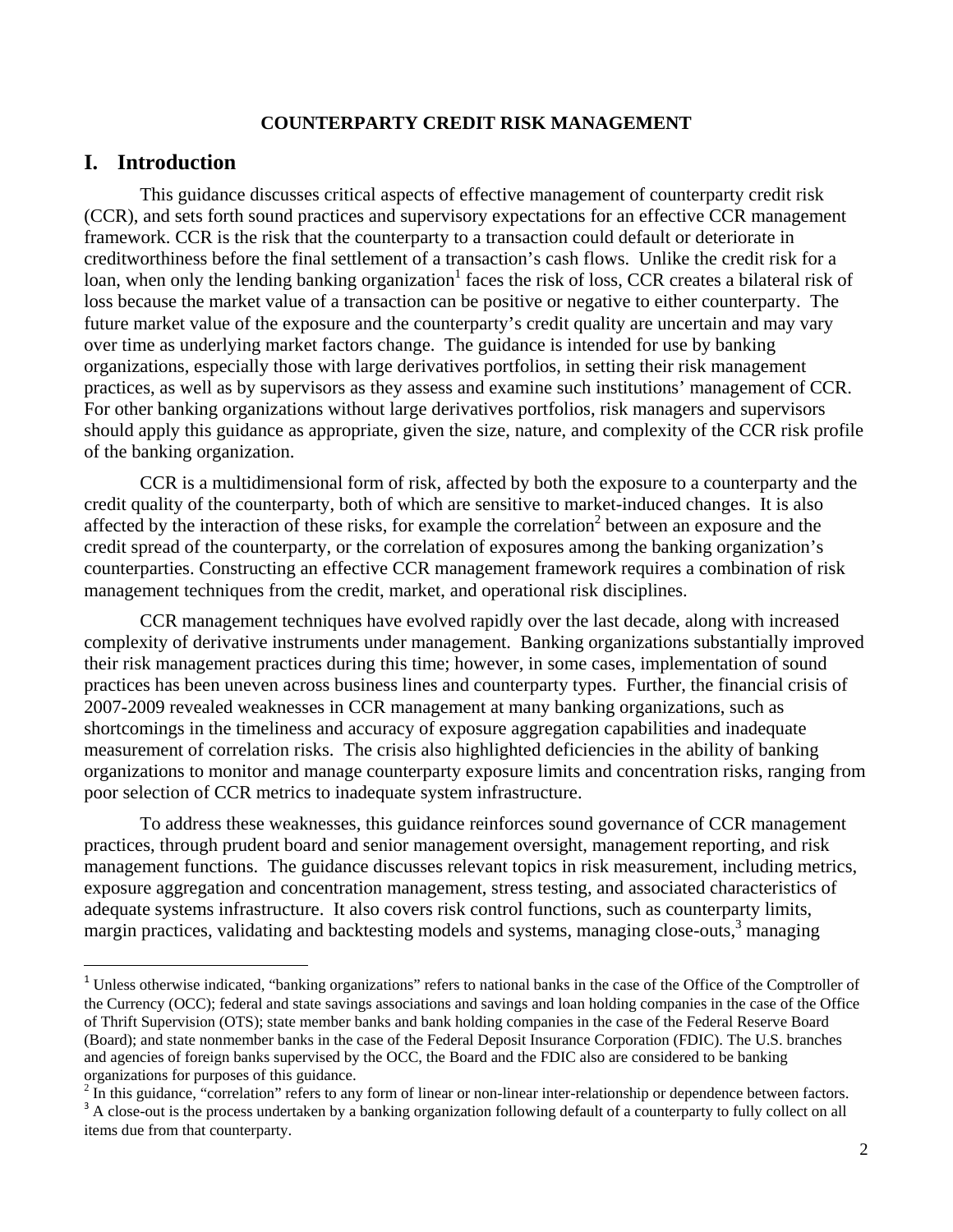central counterparty exposures, and controlling legal and operational risks arising from derivatives activities.

CCR management guidelines and supervisory expectations are delineated in various individual and interagency policy statements and guidance,<sup>4</sup> which remain relevant and applicable. This guidance offers further explanation and clarification, particularly in light of developments in CCR management. However, this guidance is not all-inclusive and banking organizations should reference sound practices for CCR management, such as those advanced by industry, policymaking and supervisory forums.<sup>5</sup>

### **II. Governance**

#### **1. Board and Senior Management Responsibilities**

The board of directors or a designated board-level committee (board) should clearly articulate the banking organization's risk tolerance for CCR, by approving relevant policies, including a framework for establishing limits on individual counterparty exposures and concentrations of exposures. Senior management should establish and implement a comprehensive risk measurement and management framework consistent with this risk tolerance that provides for the ongoing monitoring, reporting, and control of CCR exposures.

Senior management should adhere to the board's established risk tolerance and establish policies and risk management guidelines appropriately.<sup>6</sup> At a minimum, policies should outline CCR management standards that are in conformance with this guidance. More specifically, they should address the subjects discussed in this document, such as risk measurement and reporting, risk management tools, and processes to manage legal and operational risk. Policies should be detailed and contain a clear escalation process for review and approval of policy exceptions, especially those pertaining to transaction terms and limits.

### **2. Management Reporting**

Banking organizations should report counterparty exposures to the board and senior management at a frequency commensurate with the materiality of exposures and the complexity of transactions. Reporting should include concentration analysis and CCR stress testing results, to allow for an understanding of exposures and potential losses under severe market conditions. Reports should also include an explanation of any measurement weaknesses or limitations that may influence the accuracy and reliability of the CCR risk measures.

<sup>&</sup>lt;sup>4</sup>See, for example, Supervisory Policy Statement on Investment Securities and End-User Derivatives Activities, 63 FR 20191, April 23, 1998. Examination guidance on CCR is contained in various agency publications including: FDIC, *Capital Markets Examination Handbook*; Federal Reserve, SR 99-03 and *Trading and Capital Market Activities Manual* (to be amended as appropriate to reflect this guidance); OTS, *Examiner Handbook*, Section 660, "Derivative Instruments and Hedging"; the OCC's Banking Circular 277, and "Risk Management of Financial Derivatives" (*Comptroller's Handbook, January*, 1997).

<sup>&</sup>lt;sup>5</sup>Industry, policymaking, and supervisory groups include, but are not limited to, the Counterparty Risk Management Policy Group (CRMPG), Committee on Payment and Settlement Systems (CPSS), International Swaps and Derivatives Association (ISDA), Institute of International Finance (IIF), Group of Thirty (G30), Group of Twenty Finance Ministers and Central Bank Governors (G-20), International Organization of Securities Commissions (IOSCO), Senior Supervisors Group (SSG), and Basel Committee on Banking Supervision (BCBS). Documents produced by all of these groups were drawn upon in developing this guidance.

<sup>&</sup>lt;sup>6</sup> Relevant supervisory guidance discusses establishment of CCR policies and procedures.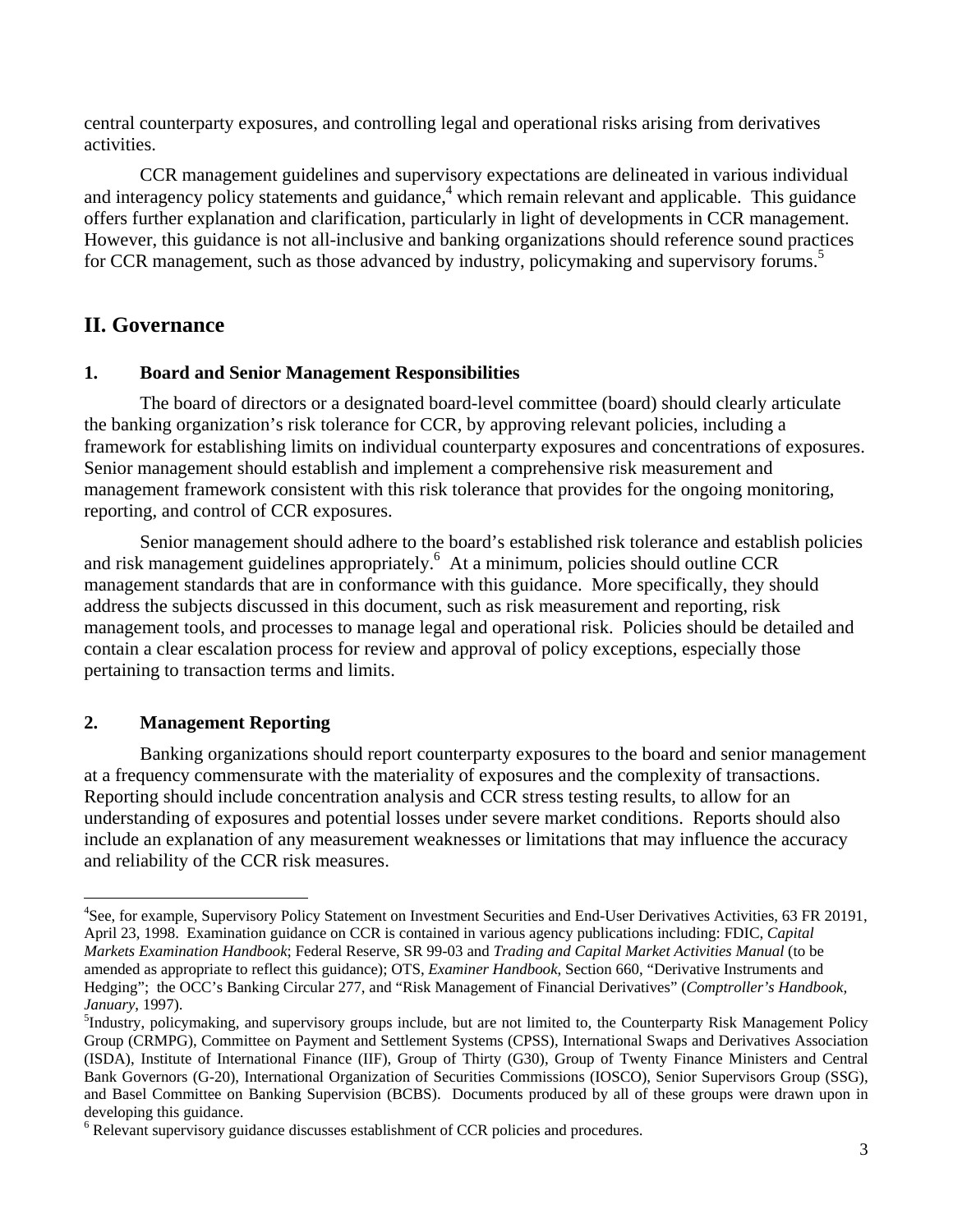Senior management should have access to timely, accurate, and comprehensive CCR reporting metrics, including an assessment of significant issues related to the risk management aspects discussed in this guidance. They should review CCR reports at least monthly, with data that are no more than three weeks old. It is general practice for institutions to report:

- Total counterparty credit risk aggregated on a firm-wide basis and at significant legal entities.
- Counterparties with the largest exposures, along with detail on their exposure amounts.
- Exposures to central counterparties (CCPs).
- Significant concentrations, as outlined in this guidance.
- Exposures to weak or problem counterparties.
- Growth in exposures over time. As a sound practice, metrics should capture quarterly or monthly changes, supplemented (where relevant) by year-over-year trend data.
- Exposures from over-the-counter (OTC) derivatives. When they are material, additional product class break-outs (for example, traditional lending, securities lending) should be included.
- A sufficiently comprehensive range of CCR metrics, as discussed in the CCR metrics section.
- A qualitative discussion of key risk drivers of exposures or conditions or factors that would fundamentally change the risk profile of CCR. An example would be assessment of changes in credit underwriting terms and whether they remain prudent.

#### **3. Risk Management Function and Internal Audit**

A banking organization's board and senior management should clearly delineate the respective roles of business lines versus risk management, both in terms of initiating transactions that have CCR, and of ongoing CCR management. The board and senior management should ensure that the risk management functions have adequate resources, are fully independent from CCR related trading operations (in both activity and reporting), and have sufficient authority to enforce policies and to escalate issues to senior management and the board (independent of the business line).

The board should direct internal audit to regularly assess the adequacy of the CCR management framework as part of the regular audit plan. Such assessments should include credit line approval processes, credit ratings, and credit monitoring. Such an assessment should opine on the adequacy of the CCR infrastructure and processes, drawing where appropriate from individual business line reviews or other internal and external audit work. Please see the relevant section of this guidance regarding the role of CCR model validation or review. The board should review annual reports from internal audit and model validation or review, assessing the findings and confirming that management has taken appropriate corrective actions.

### **III. Risk Measurement**

#### **1. CCR Metrics**

Given the complexity of CCR exposures (particularly regarding OTC derivatives), banking organizations should employ a range of risk measurement metrics to promote a comprehensive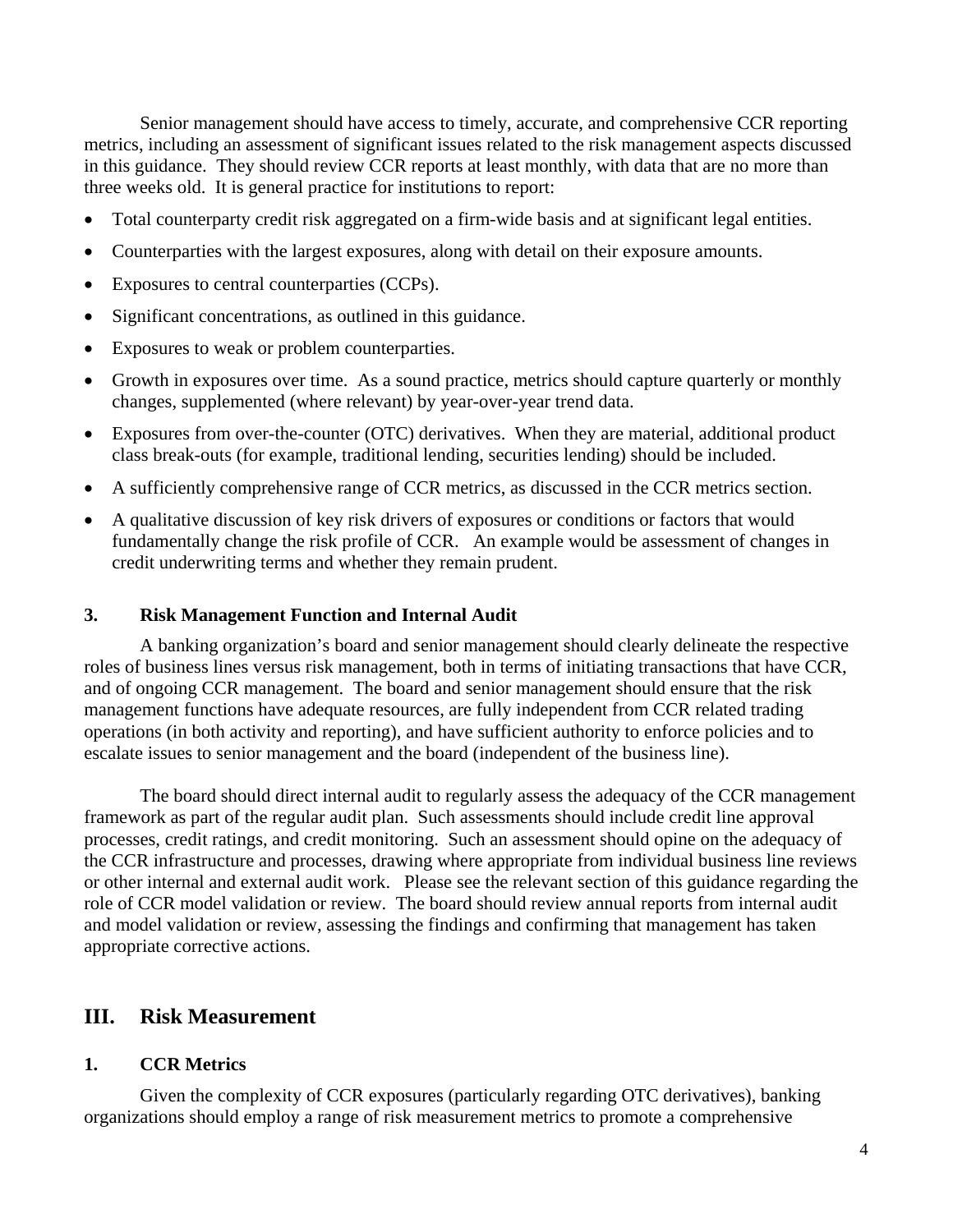understanding of CCR and how it changes in varying environments. Metrics should be commensurate with the size, complexity, liquidity, and risk profile of the CCR portfolio. Banking organizations typically rely on certain metrics as a primary means of monitoring, with secondary metrics used to create a more robust view of CCR exposures. Banking organizations should apply these metrics to single counterparty exposures, groups of counterparties (for example, by internal rating, industry, geographical region), and the consolidated CCR portfolio. Banking organizations should assess their largest exposures, for instance their top 20 exposures, using each primary metric.

Major dealers and large, sophisticated banking organizations with substantial CCR exposure should measure and assess:

- Current exposure (both gross and net of collateral).
- Forward-looking exposure (that is, potential exposure).
- Stressed exposure (broken out by market risk factors, and/or by scenario).
- Aggregate and stressed credit valuation adjustment (CVA) as well as CVA factor sensitivities.
- Additional relevant risk measures, such as (for credit derivatives) jump-to-default risk on the reference obligor, and economic capital usage.
- The largest exposures by individual business line and product types.
- Correlation risks, such as wrong-way risk, as well as the credit quality of collateral.

Refer to Appendix A for definitions of basic metrics and descriptions of their purposes.

# **2. Aggregation of Exposures**

Banking organizations should have the capacity to measure their exposure at various levels of aggregation (for example, by business line, legal entity, or consolidated by industry). Systems should be sufficiently flexible to allow for timely aggregation of all CCR exposures (that is, OTC derivatives, securities financing transactions (SFTs), and other pre-settlement exposures), as well as aggregation of other forms of credit risk to the same counterparty (for example, loans, bonds, and other credit risks). The following are sound CCR aggregation principles:

- Counterparty-level current exposure and potential exposure should be calculated daily, based on the previous day's position data and any exchange of collateral.
- For each organizational level of aggregation, all trades should be included.
- There should be sufficient flexibility to aggregate exposure at varying levels of granularity, including industries, regions, families of products (for example, OTC derivatives, SFTs), or other groupings to identify concentrations.
- While banking organizations are not required to express all forms of risk in a common metric or basis, management should be able to view the various forms of exposures to a given counterparty in a single report and/or system. Specifically, this could include current outstanding exposure across different categories (e.g., current exposure for OTC derivatives and drawn-down lines of commitment for loans). Exposure reports should also include the size of settlement and clearing lines.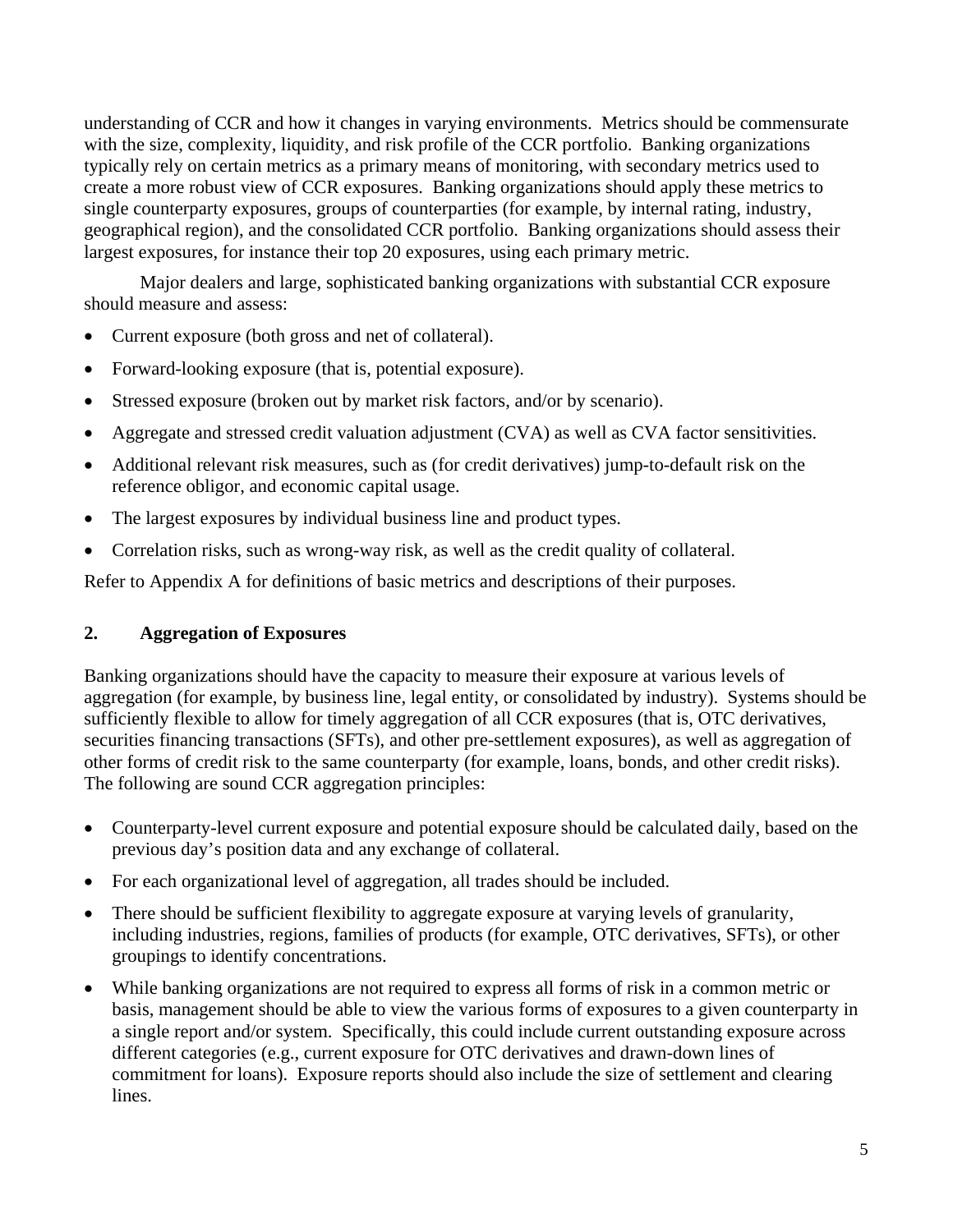- Banking organizations should be consistent in their choice of currency and exchange rate, and take into account the validity and legal enforceability of any netting agreements they may have with a counterparty.
- Management should understand the specific approach used to aggregate exposures for any given risk measure, in order to properly assess the results. For instance, some measures of risk (such as current exposure) may be readily added together, while others (such as potential exposure) are less meaningful when they are added to form an aggregate view of risk.
- Internal capital adequacy models should incorporate CCR.

### **3. Concentrations**

Concentrated exposures are a significant concern, as CCR can contribute to sudden increases in credit exposure, which in turn can result in unexpectedly large losses in the event of counterparty default. Accordingly, banking organizations should have enterprise-wide processes to effectively identify, measure, monitor, and control concentrated exposures on both a legal entity and enterprise-wide basis.

Concentrations should be identified using both quantitative and qualitative means. An exposure or group of related exposures (for example, firms in the same industry), should be considered a concentration in the following circumstances: exposures (individually or collectively) exceed risk tolerance levels established to ensure appropriate diversification; deterioration of the exposure could result in material loss; or deterioration could result in circumstances that are detrimental to the banking organization's reputation. All credit exposures should be considered as part of concentration management, including loans, OTC derivatives, names in bespoke and index CDO credit tranches, securities settlements, and money market transactions such as fed funds sold. Total credit exposures should include the size of settlement and clearing lines, or other committed lines.

CCR concentration management should identify, quantify, and monitor:

- Individual counterparties with large potential exposures, when those exposures are driven by a single market factor or transaction type. In these circumstances, banking organizations should supplement statistical measures of potential exposure with other measures, such as stress tests, that identify such concentrations and provide an alternative view of risks associated with close-outs.
- Concentrations of exposures to individual legal entities, as well as concentrations across affiliated legal entities at the parent entity level, or in the aggregate for all related entities.
- Concentrations of exposures to industries or other obligor groupings.
- Concentrations of exposures to geographic regions or country-specific groupings sensitive to similar macroeconomic shocks.
- Concentrations across counterparties when potential exposure is driven by the same or similar risk factors. For both derivatives and SFTs, banking organizations should understand the risks associated with crowded trades,<sup>7</sup> where close-out risk may be heightened under stressed market conditions.

<sup>&</sup>lt;sup>7</sup> For purposes of this guidance, a "crowded trade" is a large balance of open trading positions in a given asset or group of assets relative to its daily trading volume, when other market participants have similar positions that would need to be liquidated should any adverse price change occur. Coincident sale of these assets by a large number of market participants could lead to significant price declines and dramatic increases in uncollateralized exposures.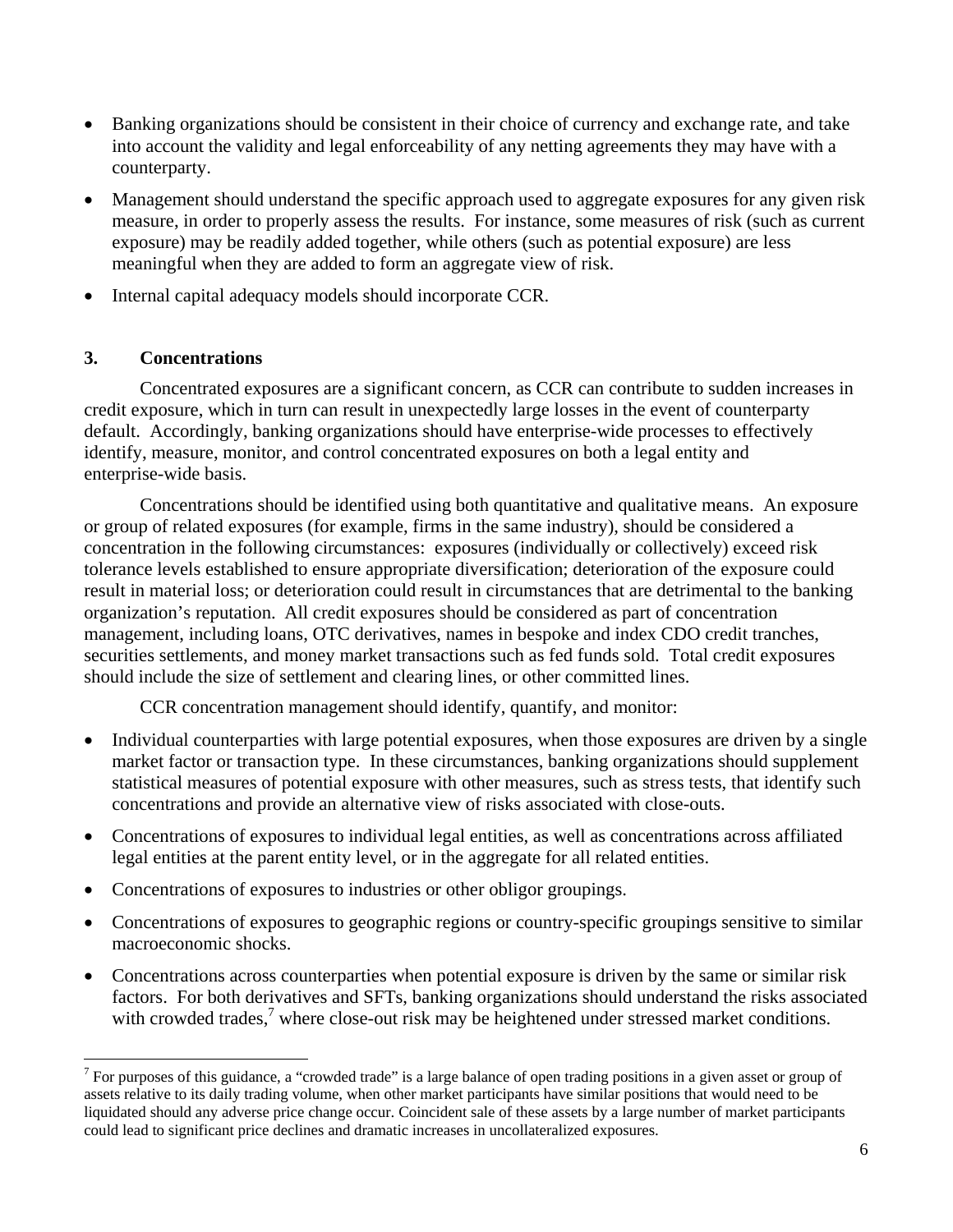- Collateral concentrations, including both risk concentrations with a single counterparty, and risks associated with portfolios of counterparties. Banking organizations should consider concentrations of non-cash collateral for all product lines covered by collateral agreements;<sup>8</sup> including collateral that covers a single counterparty exposure and portfolios of counterparties.<sup>9</sup>
- Collateral concentrations involving special purpose entities (SPEs). Collateral concentration risk is particularly important for SPEs, because the collateral typically represents an SPE's paying capacity.
- Banking organizations should consider the full range of credit risks in combination with CCR to manage concentration risk, including; risks from on- and -off-balance-sheet activities, contractual and non-contractual risks, contingent and non-contingent risks, as well as underwriting and pipeline risks.

### **4. Stress Testing**

Banking organizations with significant CCR exposures should maintain a comprehensive stress testing framework, which is integrated into the banking organization's CCR management. The framework should inform the banking organization's day-to-day exposure and concentration management, and it should identify extreme market conditions that could excessively strain the financial resources of the banking organization. Regularly, but no less than quarterly, senior management should evaluate stress test results for evidence of potentially excessive risk, and take risk reduction strategies as appropriate.

The severity of factor shocks should be consistent with the purpose of the stress test. When evaluating solvency under stress, factor shocks should be severe enough to capture historical extreme market environments and/or extreme but plausible stressed market conditions. The impact of such shocks on capital resources and earnings should be evaluated. For day-to-day portfolio monitoring, hedging, and management of concentrations, banking organizations should also consider scenarios of lesser severity and higher probability. When conducting stress testing, risk managers should challenge the strength of assumptions made about the legal enforceability of netting and the ability to collect and liquidate collateral.

A sound stress-testing framework should include:

- Measurement of the largest counterparty-level impacts across portfolios, material concentrations within segments of a portfolio (such as industries or regions), and relevant portfolio- and counterparty-specific trends.
- Complete trade capture and exposure aggregation across all forms of trading (not just OTC derivatives) at the counterparty-specific level, including transactions that fall outside of the main credit system. The time frame selected for trade capture should be commensurate with the frequency with which stress tests are conducted.
- Stress tests, at least quarterly, of principal market risk factors on an individual basis (for example, interest rates, foreign exchange, equities, credit spreads, and commodity prices) for all material counterparties. Banking organizations should be aware that some counterparties may be material on a consolidated basis, even though they may not be material on an individual legal entity basis.

<sup>&</sup>lt;sup>8</sup> Banking organizations should also track concentrations in volatile currencies.

<sup>&</sup>lt;sup>9</sup> This analysis is particularly important with repo-style transactions and other forms of SFTs for which the ability of market participants to liquidate large collateral positions may be difficult during periods of market turbulence.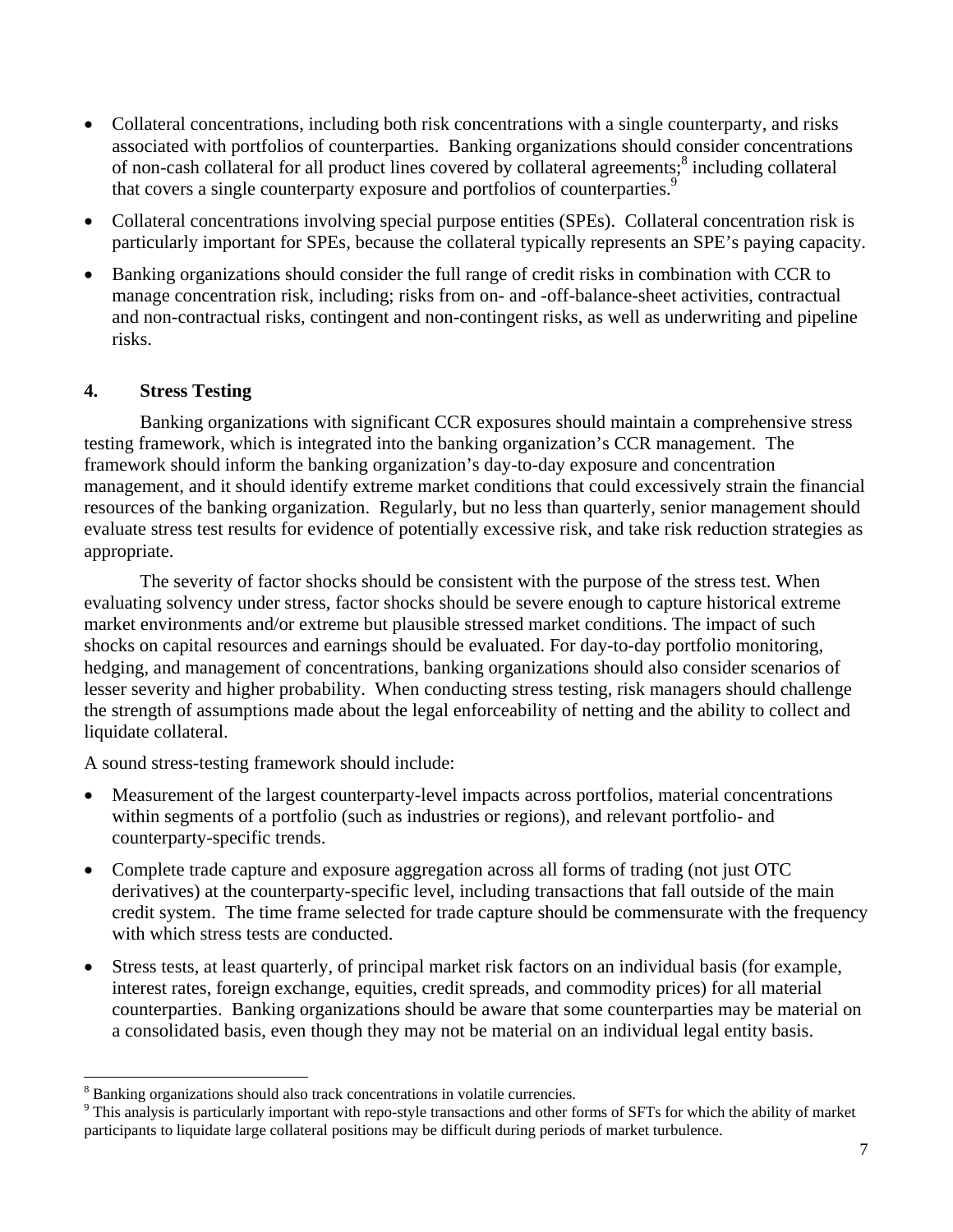- Assessment of non-directional risks (for example, yield curve exposures and basis risks) from multifactor stress testing scenarios. Multi-factor stress tests should, at a minimum, aim to address separate scenarios: severe economic or market events; significant decrease in broad market liquidity; and the liquidation of a large financial intermediary of the banking organization, factoring in direct and indirect consequences.
- Consideration, at least quarterly, of stressed exposures resulting from the joint movement of exposures and related counterparty creditworthiness. This should be done at the counterpartyspecific and counterparty-group (for example, industry and region) level, and in aggregate for the banking organization. When CVA methodologies are used, banking organizations should ensure that stress testing sufficiently captures additional losses from potential defaults.<sup>10</sup>
- Basic stress testing of CVA to assess performance under adverse scenarios, incorporating any hedging mismatches.
- Concurrent stress testing of exposure and non-cash collateral for assessing wrong-way risk.
- Identification and assessment of exposure levels for certain counterparties (for example, sovereigns and municipalities), above which the banking organization may be concerned about willingness to pay.
- Integration of CCR stress tests into firm-wide stress tests. $^{11}$

### **5. Credit Valuation Adjustments (CVA)**

CVA refers to adjustments to transaction valuation to reflect the counterparty's credit quality. CVA is the fair value adjustment to reflect CCR in valuation of derivatives. As such, CVA is the market value of CCR and provides a market-based framework for understanding and valuing the counterparty credit risk embedded in derivative contracts. CVA may include only the adjustment to reflect the counterparty's credit quality (a one-sided CVA or just CVA), or it may include an adjustment to reflect the banking organization's own credit quality. The latter is a two-sided CVA, or CVA plus a debt valuation adjustment (DVA). For the evaluation of the credit risk due to probability of default of counterparties, a one sided CVA is typically used. For the evaluation of the value of derivatives transactions with a counterparty or the market risk of derivatives transactions, a two-sided CVA should be used.

Although CVA is not a new concept, its importance has grown over the last few years, partly because of a change in accounting rules that requires banking organizations to recognize the earnings impact of changes in CVA.<sup>12</sup> During the 2007-2009 financial crisis, a large portion of CCR losses were because of CVA losses rather than actual counterparty defaults.<sup>13</sup> As such, CVA has become more important in risk management, as a mechanism to value, manage, and make appropriate hedging

 $10$  Exposure testing should include single-factor, multi-factor and material non-directional risks.

 $11$  CCR stress testing should be consistent with overall banking organization-wide stress testing and follow the principles set forth in the "Principles for Sound Stress Testing Practices and Supervision" issued by the Risk Management and Modeling Group of the Basel Committee in May 2009.

<sup>&</sup>lt;sup>12</sup> Accounting literature pertinent to CVA includes FAS Statement 157, and Accounting Standards Codification (ASC) Topic 820. In addition, other transaction fair value adjustments should be conducted. For example, those involving a banking organization's own credit risk, or differences in funding costs based on whether transactions are collateralized or not.

 $13$  Basel Committee on Banking Supervision, "Strengthening the resilience of the banking sector – consultative document," December 2009. http://bis.org/publ/bcbs164.htm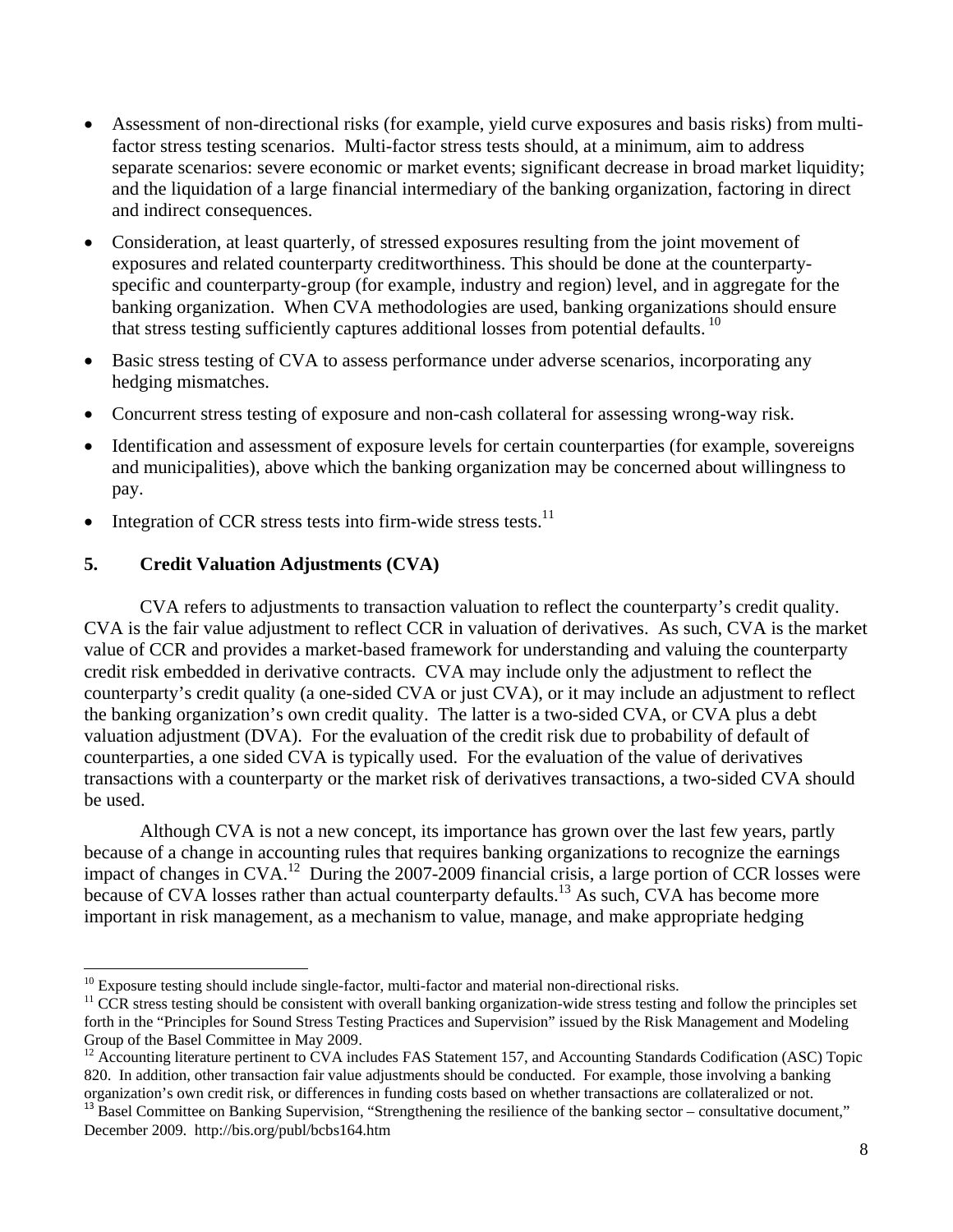decisions, to mitigate banking organizations' exposure to the mark-to-market (MTM) impact of CCR.<sup>14</sup> The following are general standards for CVA measurement and use of CVA for risk management purposes:

- CVA calculations should include all products and counterparties, including margined counterparties.
- The method for incorporating counterparty credit quality into CVA should be reasonable and subject to ongoing evaluation. CVA should reflect the fair value of the counterparty credit risk for OTC derivatives, and inputs should be based on current market prices when possible.
	- o Credit spreads should be reflected in the calculation where available, and banking organizations should not overly rely on non-market-based probability of default estimates when calculating CVA.
	- o Banking organizations should attempt to map credit quality to name-specific spreads rather than spreads associated with broad credit categories.
	- o Any proxy spreads should reasonably capture the idiosyncratic nature of the counterparty and the liquidity profile.
	- o The term structure of credit spreads should be reflected in the CVA calculation
- The CVA calculation should incorporate counterparty-specific master netting agreements and margin terms; for example, the CVA calculation should reflect margin thresholds or minimum transfer amounts stated in legal documents.
- Banking organizations should identify the correlation between a counterparty's credit-worthiness and its exposure to the counterparty, and seek to incorporate the correlation into their respective CVA calculation.

### Management of CVA

CVA management should be consistent with sound risk management practices for other material markto-market risks. These practices should include the following:

- Business units engaged in trades related to CVA management should have independent risk management functions overseeing their activities.
- Systems that produce CVA risk metrics should be subject to the same controls as used for other MTM risks, including independent validation or review of all risk models, including alternative methodologies.<sup>15</sup>
- Upon transaction execution, CVA costs should be allocated to the business unit that originates the transaction.
	- o As a sound practice, the risk of CVA should be incorporated into the risk-adjusted return calculation of a given business.

<sup>&</sup>lt;sup>14</sup> An accurate measure of CVA is critical to prudent risk-taking, as part of effectively understanding the risk-reward tradeoff in a given derivatives transaction. The more comprehensively CVA is measured, the more transparent the economics of a given transaction.

<sup>&</sup>lt;sup>15</sup> Liquidity in credit markets has varied significantly over time. As liquidity conditions change, banking organizations should calculate CVA using methodologies appropriate to the market pricing information available for each counterparty and transaction type.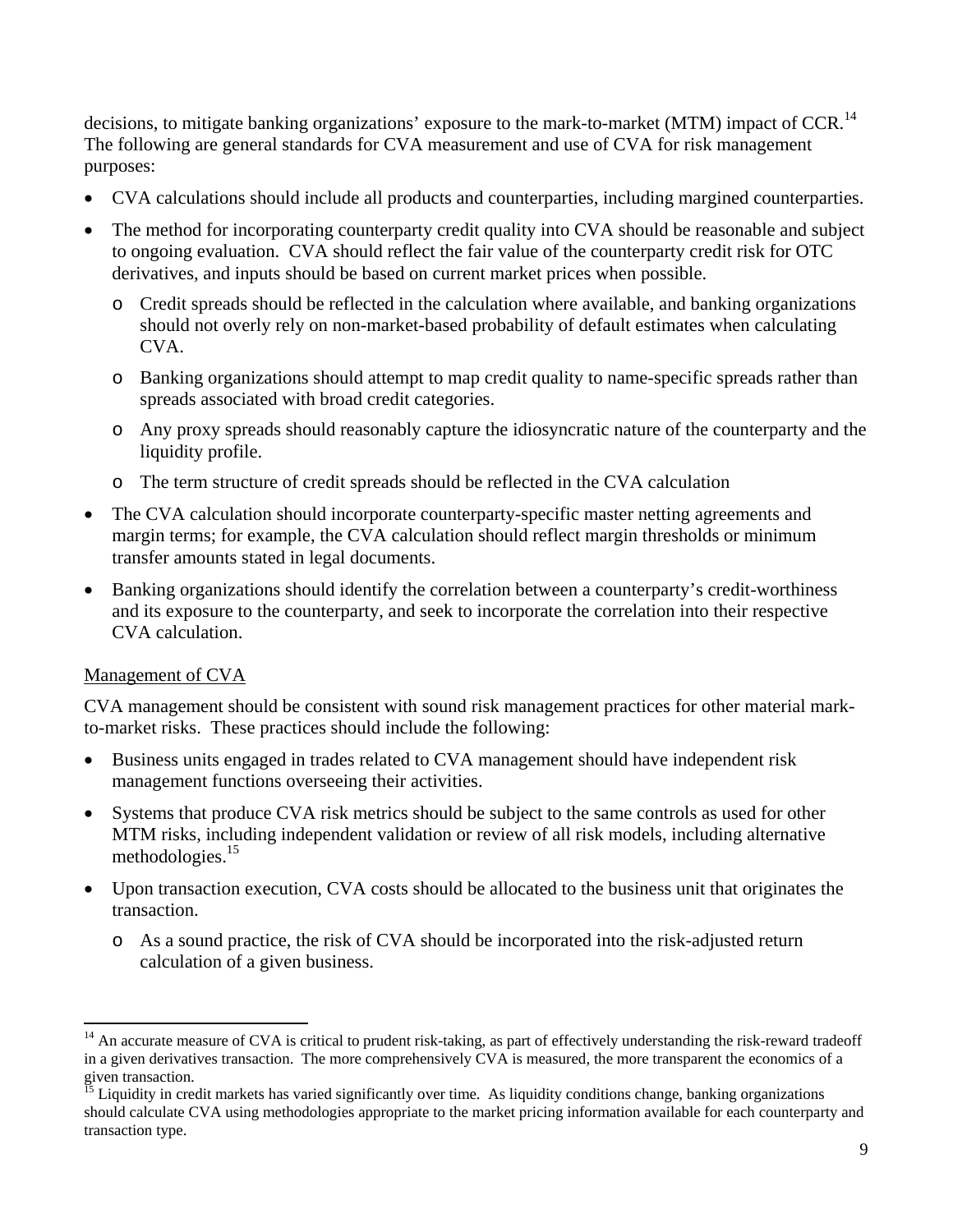- o CVA cost allocation provides incentive for certain parties to make prudent risk-taking decisions, and motivates risk-takers to support risk mitigation, such as requiring strong collateral terms.
- Banking organizations should measure sensitivities to changes in credit and market risk factors to determine the material drivers of MTM changes. On a regular basis, but no less frequently than quarterly, banking organizations should ensure that CVA MTM changes are sufficiently explained by these risk factors (for example, through profit and loss attribution for sensitivities, and backtesting for value at risk (VaR)).
- Banking organizations hedging CVA MTM should gauge the effectiveness of hedges through measurements of basis risk or other types of mismatches. In this regard, it is particularly important to capture non-linearities, such as the correlation between market and credit risk, and other residual risks that may not be fully offset by hedging.

## CVA VaR

Banking organizations with material CVA should measure the risk of associated loss on an ongoing basis. In addition to stress tests of the CVA, banking organizations may develop VaR models that include CVA to measure potential losses. While these models are currently in the early stages of development, they may prove to be effective tools for risk management purposes. An advantage of CVA VaR over more traditional CCR risk measures is that it captures the variability of the CCR exposure, the variability of the counterparty's credit spread, and the dependency between them.

Developing VaR models for CVA is significantly more complicated than developing VaR models for a banking organization's market risk positions. In developing a CVA VaR model, a banking organization should match the percentile and time horizon for the VaR model to those appropriate for the management of this risk, and include all significant risks associated with changes in the CVA. For example, banking organizations may use the same percentile for CVA VaR as they use for market risk VaR (for example, the 95<sup>th</sup> or 99<sup>th</sup> percentile). However, the time horizon for CVA VaR may need to be longer than for market risk (for example, one quarter or one year) because of the potentially illiquid nature of CVA. The following are important considerations in developing a CVA VaR model:

- All material counterparties covered by CVA valuation should be included in the VaR model.
- A CVA VaR calculation that keeps the exposure or the counterparty probability of default static is not adequate. It will not only omit the dependence between the two variables, but also the risk arising from the uncertainty of the fixed variable.
- CVA VaR should incorporate all forms of CVA hedging. Banking organizations and examiners should assess the ability of the VaR measure to accurately capture the types of hedging used by the banking organization.

### **6. Wrong-Way Risk**

Wrong-way risk occurs when the exposure to a particular counterparty is positively correlated with the probability of default of the counterparty itself. Specific wrong-way risk arises when the exposure to a particular counterparty is positively correlated with the probability of default of the counterparty itself because of the nature of the transactions with the counterparty. General wrong-way risk arises when the probability of default of counterparties is positively correlated with general market risk factors. Wrongway risk is an important aspect of CCR that has caused major losses at banking organizations.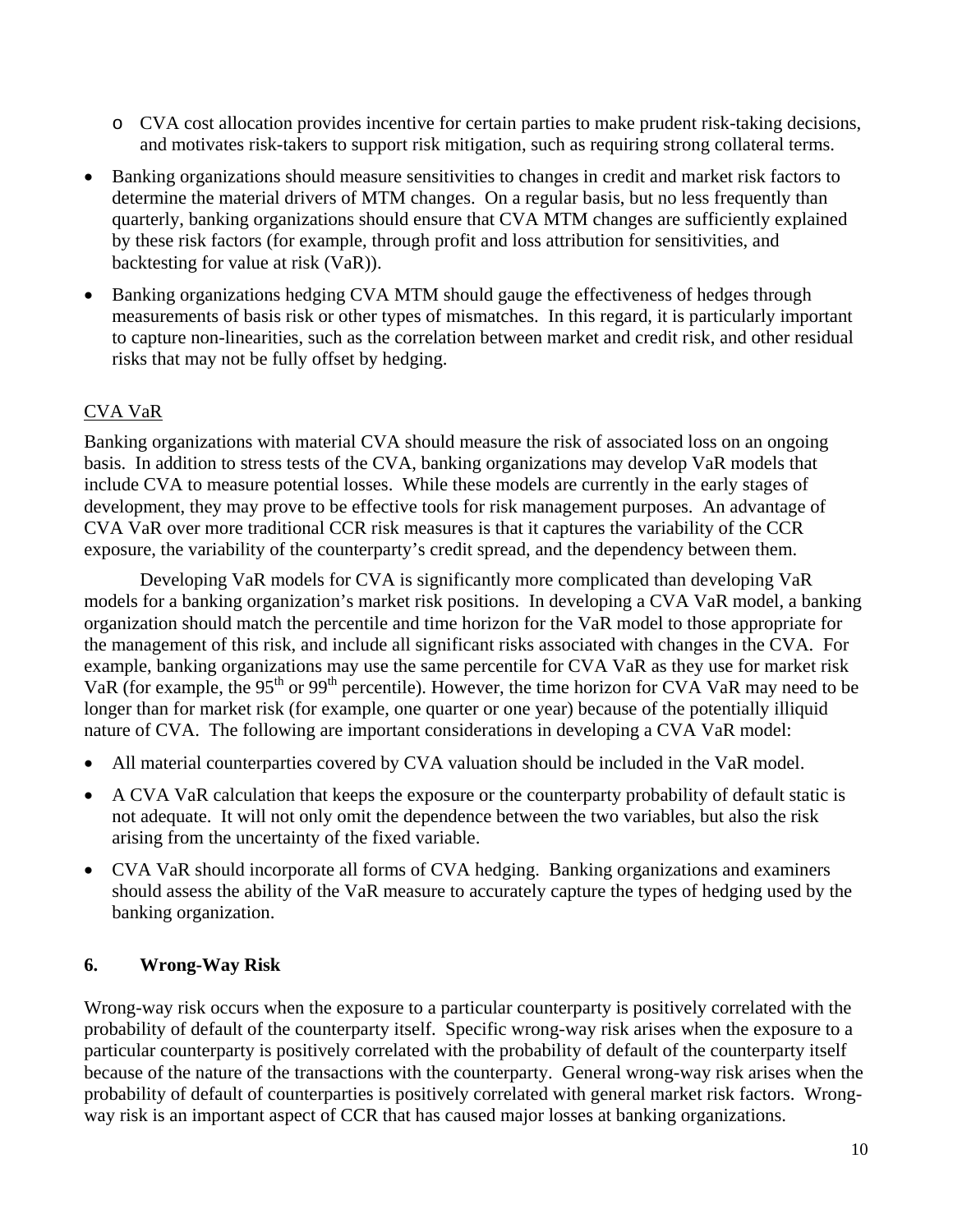Accordingly, a banking organization should have a process to systematically identify, quantify, and control both specific and general wrong-way risk across its OTC derivative and SFT portfolios.<sup>16</sup> To prudently manage wrong-way risk, banking organizations should:

- Maintain policies that formally articulate tolerance limits for both specific and general wrong-way risk, an ongoing wrong-way risk identification process, and the requirements for escalation of wrong-way risk analysis to senior management.
- Maintain policies for identifying, approving, and otherwise managing situations when there is a legal connection between the counterparty and the underlying exposure or the associated collateral.<sup>17</sup> Banking organizations should generally avoid such transactions because of their increased risk.
- Perform wrong-way risk analysis for OTC derivatives, at least at the industry and regional levels.
- Conduct wrong-way risk analysis for SFTs on broad asset classes of securities (for example, government bonds, and corporate bonds).

# **IV. Systems Infrastructure Considerations**

Banking organizations should ensure that systems infrastructure keeps up with changes in the size and complexity of their CCR exposures, and the OTC derivatives market in general. Systems should capture and measure the risk of transactions that may be subject to CCR as a fundamental part of the CCR management framework.

Banking organizations should have strong operational processes across all derivatives markets, consistent with supervisory and industry recommendations.<sup>18</sup> Management should strive for a single comprehensive CCR exposure measurement platform.<sup>19</sup> If not currently possible, banking organizations should minimize the number of system platforms and methodologies, as well as manual adjustments to exposure calculations. When using multiple exposure measurement systems, management should ensure that transactions whose future values are measured by different systems are aggregated conservatively.

To maintain a systems infrastructure that supports adequate CCR management, banking organizations should:

### Data Integrity and Reconciliation

 Deploy adequate operational resources to support reconciliations and related analytical and remediation processes.

<sup>&</sup>lt;sup>16</sup> A standard way of quantifying general wrong-way risk is to design and apply stress scenarios that detect wrong-way risk in the portfolio, record counterparty exposures most affected by the scenarios, and assess whether the creditworthiness of such counterparties is also negatively affected by the scenario.<br><sup>17</sup> Examples of this situation are single-name credit derivatives when there is a legal relationship between the counterparty

and the reference entity underlying the transaction, and financing transactions when the counterparty pledges an affiliate's security as collateral.

<sup>&</sup>lt;sup>18</sup> Examples are recommendations made by the Senior Supervisors Group (SSG) and the Counterparty Risk Management Policy Group (CRMPG).

 $19$  A single platform may in practice contain a number of separate systems and models. These would be considered a cohesive framework if they are operationally stable and accurate in risk estimation, particularly with regard to proper reflection of collateral and netting. A common programming language for these systems facilitates an effective measurement framework.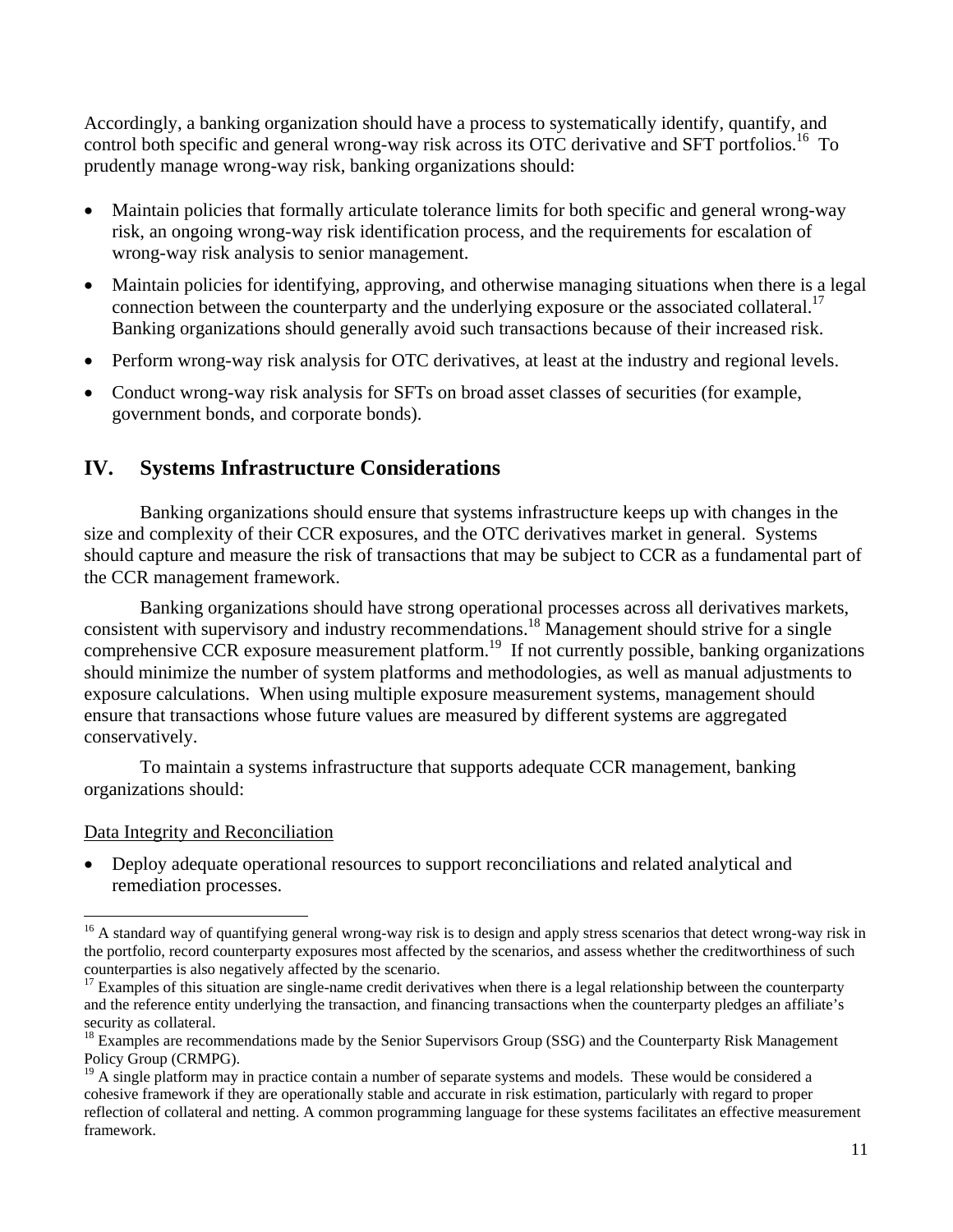- Reconcile positions and valuations with counterparties.
	- o Large counterparties should perform frequent reconciliations of positions and valuations (daily if appropriate). $^{20}$
	- o For smaller portfolios with non-dealer counterparties where there are infrequent trades, large dealers should ensure the data integrity of trade and collateral information on a regular (but not necessarily daily) basis, reconciling their portfolios according to prevailing industry standards.
- Reconcile exposure data in CCR systems with the official books and records of the financial institution.
- Maintain controls around obligor names at the point of trade entry, as well as reviews of warehoused credit data, to ensure that all exposures to an obligor are captured under the proper name and can be aggregated accordingly.
- Maintain quality control over transfer of transaction information between trade capture systems and exposure measurement systems.
- Harmonize netting and collateral data across systems to ensure accurate collateral calls and reflection of collateral in all internal systems. Banking organizations should maintain a robust reconciliation process, to ensure that internal systems have terms that are consistent with those formally documented in agreements and credit files.
- Remediate promptly any systems weaknesses that raise questions about the appropriateness of the limits structure. If there are a significant number of limit excesses, this may be a symptom of system weaknesses, which should be identified and promptly remediated.
- Eliminate or minimize backlogs of unconfirmed trades.

### Automation and Tracking

- Automate legal and operational information, such as netting and collateral terms. Banking organizations should be able to adjust exposure measurements, taking into account the enforceability of legal agreements.
- Automate processes to track and manage legal documentation, especially when there is a large volume of legal agreements.
- Increase automation of margin processes<sup>21</sup> and continue efforts to expand automation of OTC derivatives post-trade processing. This should include automation of trade confirmations, to reduce the lag between trade execution and legal execution.
- Maintain systems that track and monitor changes in credit terms and have triggers for relevant factors, such as net asset value, credit rating, and cross-default.
- Maintain default monitoring processes and systems.

  $20$  Large dealer counterparties should perform portfolio reconciliation on a daily basis, as set forth in relevant industry standards, such as the ISDA "Collateralised Portfolio Reconciliation Best Operational Practices" (January, 2010).<br><sup>21</sup> Banking organizations should consider the recommendations in the "Standards of Electronic Exchange of O

Margin Calls," issued by ISDA Collateral Committee on November 12, 2009.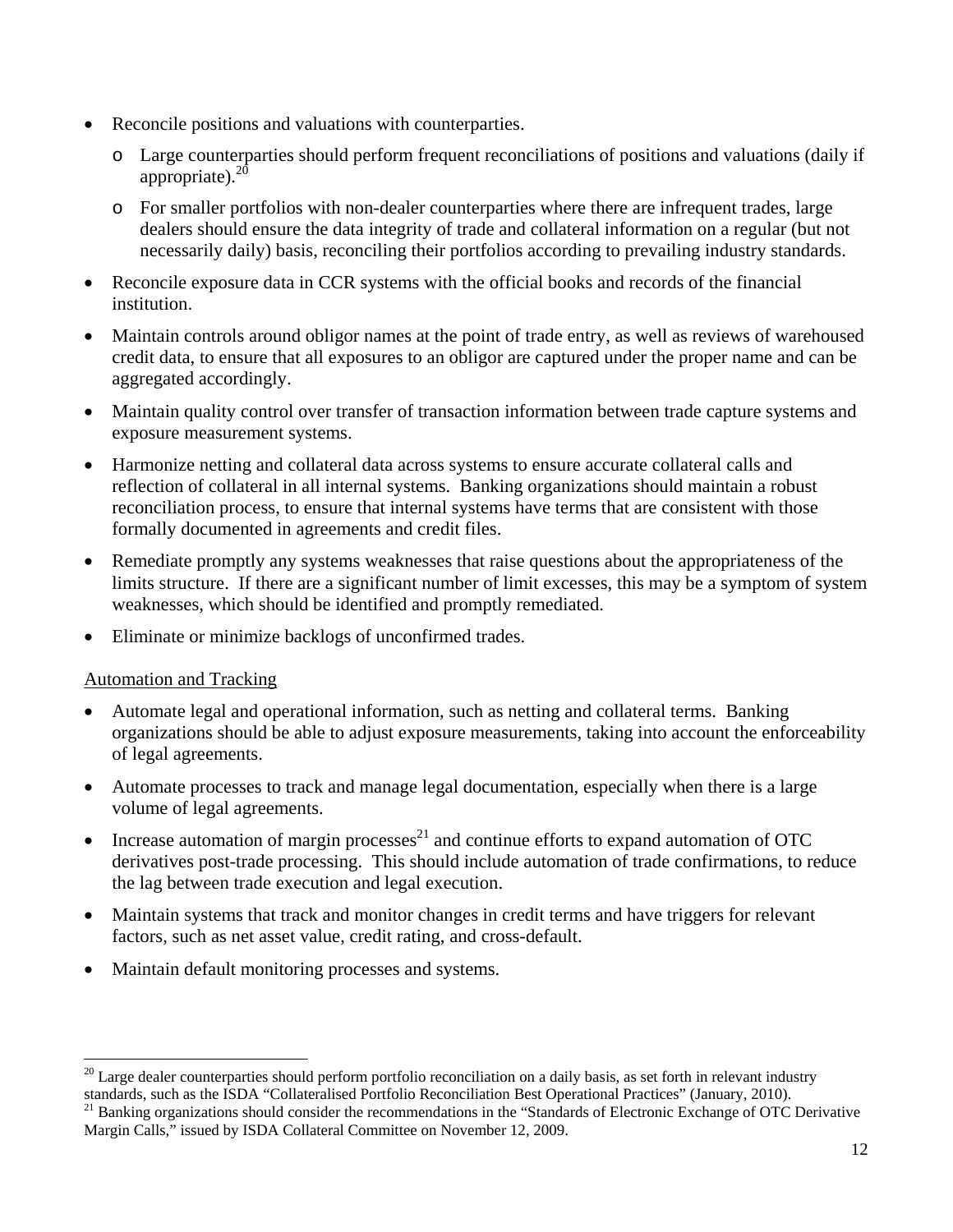### Add-Ons

For large derivatives market participants, certain trades may be difficult to capture in exposure measurement systems, and are therefore modeled outside of the main measurement system(s). The resulting exposures, commonly referred to as add-ons, are then added to the portfolio potential exposure measure. In limited cases, the use of conservative add-on methodologies may be suitable, if the central system cannot reflect the risk of complex financial products. However, overreliance on add-on methodologies may distort exposure measures. To mitigate measurement distortions, banking organizations should:

- Review the use of add-on methodologies at least annually. Current or planned significant trading activity should trigger efforts to develop appropriate modeling and systems, prior to or concurrent with these growth plans.
- Establish growth limits for products with material activities that continue to rely on add-ons. Once systems are improved to meet a generally accepted industry standard of trade capture, these limits can be removed.

# **V. Risk Management**

### **1. Counterparty Limits**

Meaningful limits on exposures are an integral part of a CCR management framework, and these limits should be formalized in CCR policies and procedures. For limits to be effective, a banking organization should incorporate these limits into an exposure monitoring system independent of relevant business lines. It should perform ongoing monitoring of exposures against such limits, to ascertain conformance with these limits, and have adequate risk controls that require action to mitigate limit exceptions. Review of exceptions should include escalation to a managerial level that is commensurate with the size of the excess or nature of mitigation required. A sound limit system should include:

- Establishment and regular review of counterparty limits by a designated committee. Further, a banking organization should have a process to escalate limit approvals to higher levels of authority, depending on the size of counterparty exposures, credit quality, and tenor.
- Establishment of potential future exposure limits, as well as limits based on other metrics. It is a sound practice to limit the market risk arising through CVA, with a limit on CVA or CVA VaR. However, such limits do not eliminate the need to limit counterparty credit exposure with a measure of potential future exposure.
- Individual CCR limits should be based on peak exposures rather than expected exposures.
	- o Peak exposures are appropriate for individual counterparty limit monitoring purposes because they represent the risk tolerance for exposure to a single counterparty.
	- o Expected exposure is an appropriate measure for aggregating exposures across counterparties in a portfolio credit model, or for use within CVA.
- Consideration of risk factors such as the credit quality of the counterparty, tenor of the transactions, and the liquidity of the positions or hedges.
- Sufficiently automated monitoring processes to provide updated exposure measures at least daily.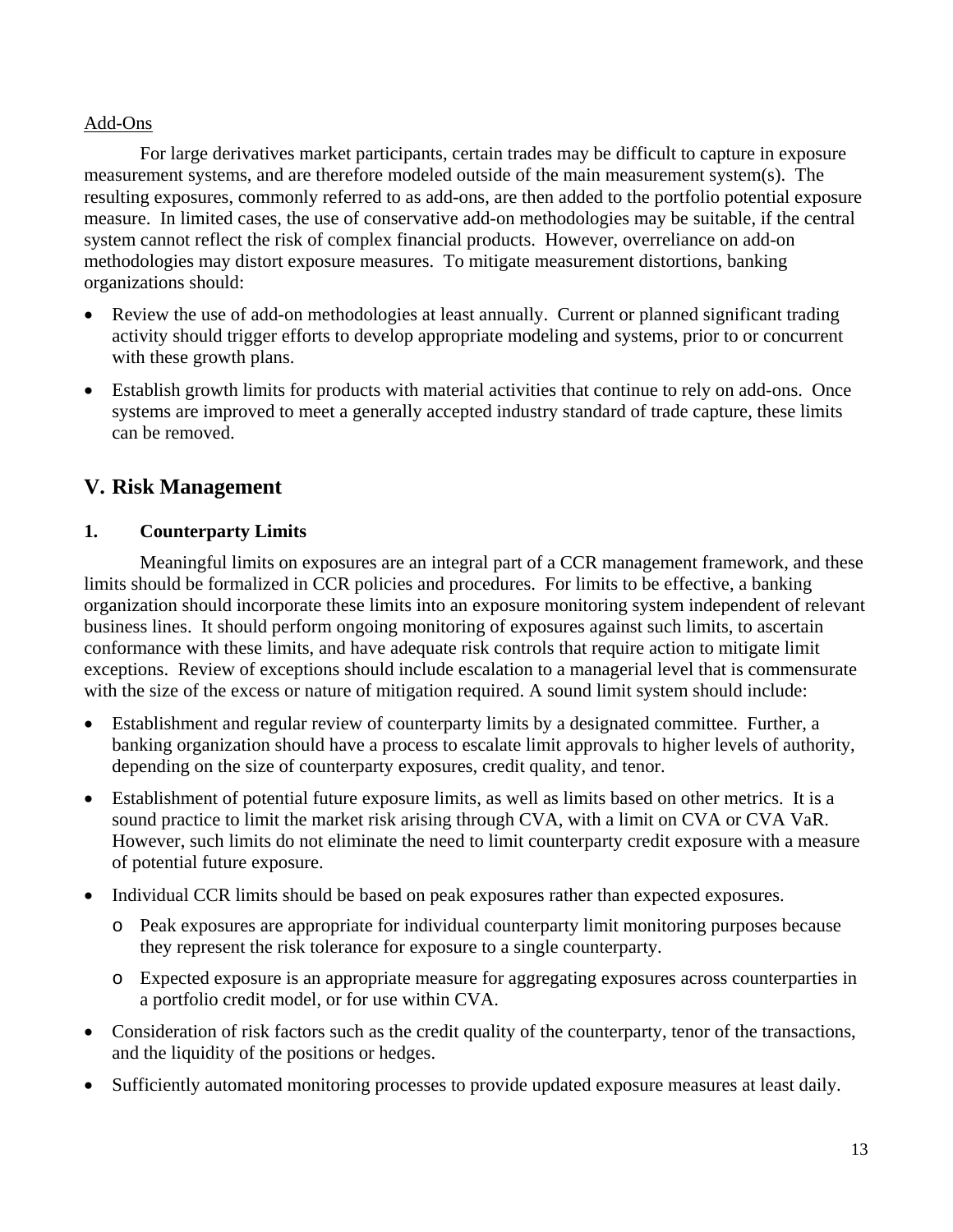Monitoring of intra-day trading activity for conformance with exposure limits and exception policies. Such controls and procedures can include intra-day limit monitoring, trade procedures and systems that assess a trade's impact on limit utilization prior to execution, limit warning triggers at specific utilization levels, and restrictions by credit risk management on allocation of full limits to the business lines.

### **2. Margin Policies and Practices**

Collateral is a fundamental CCR mitigant. Indeed, significant stress events have highlighted the importance of sound margining practices. With this in mind, banking organizations should ensure that they have adequate margin and collateral "haircut"  $^{22}$  guidelines for all products with CCR.<sup>23</sup> Accordingly, banking organizations should:

- Maintain CCR policies that address margin practices and collateral terms, including, but not limited to:
	- o Processes to establish and periodically review minimum haircuts.
	- o Processes to evaluate the volatility and liquidity of the underlying collateral. Banks should strive to ensure that haircuts on collateral do not decline during periods of low volatility.
	- o Controls to mitigate the potential for a weakening of credit standards from competitive pressure.
- Set guidelines for cross-product margining. Banking organizations offer cross-product margining arrangements to clients to reduce required margin amounts. Guidelines to control risks associated with cross-product margining would include limiting the set of eligible transactions to liquid exposures, and having procedures to resolve margin disputes.
- Maintain collateral management policies and procedures to control, monitor and report:
	- o The extent to which collateral agreements expose a banking organization to collateral risks, such as the volatility and liquidity of the securities held as collateral.
	- o Concentrations of less liquid or less marketable collateral asset classes.
	- o The risks of re-hypothecation or other reinvestment of collateral (both cash and noncash) received from counterparties, including the potential liquidity shortfalls resulting from the re-use of such collateral.
	- o The CCR associated with the decision whether to require posted margin to be segregated. Organizations should perform a legal analysis concerning the risks of agreeing to allow cash to be commingled with a counterparty's own cash and of allowing a counterparty to re-hypothecate securities pledged as margin.
- Maintain policies and processes for monitoring margin agreements involving third-party custodians. As with bilateral counterparties, banking organizations should:
	- o Identify the location of the account to which collateral is posted, or from which it is received.

  $2<sup>22</sup>$  A haircut is the difference between the market value of an asset being used as collateral for a loan and the amount of money that a lender will advance against the asset.

<sup>&</sup>lt;sup>23</sup> See guidelines issued by ISDA, SIFMA and MFA, including the "Market Review of OTC Derivative Bilateral Collateralization Practices (Release 2.0)," March 2010, and "Best Practices for Collateral Management," June 30, 2010.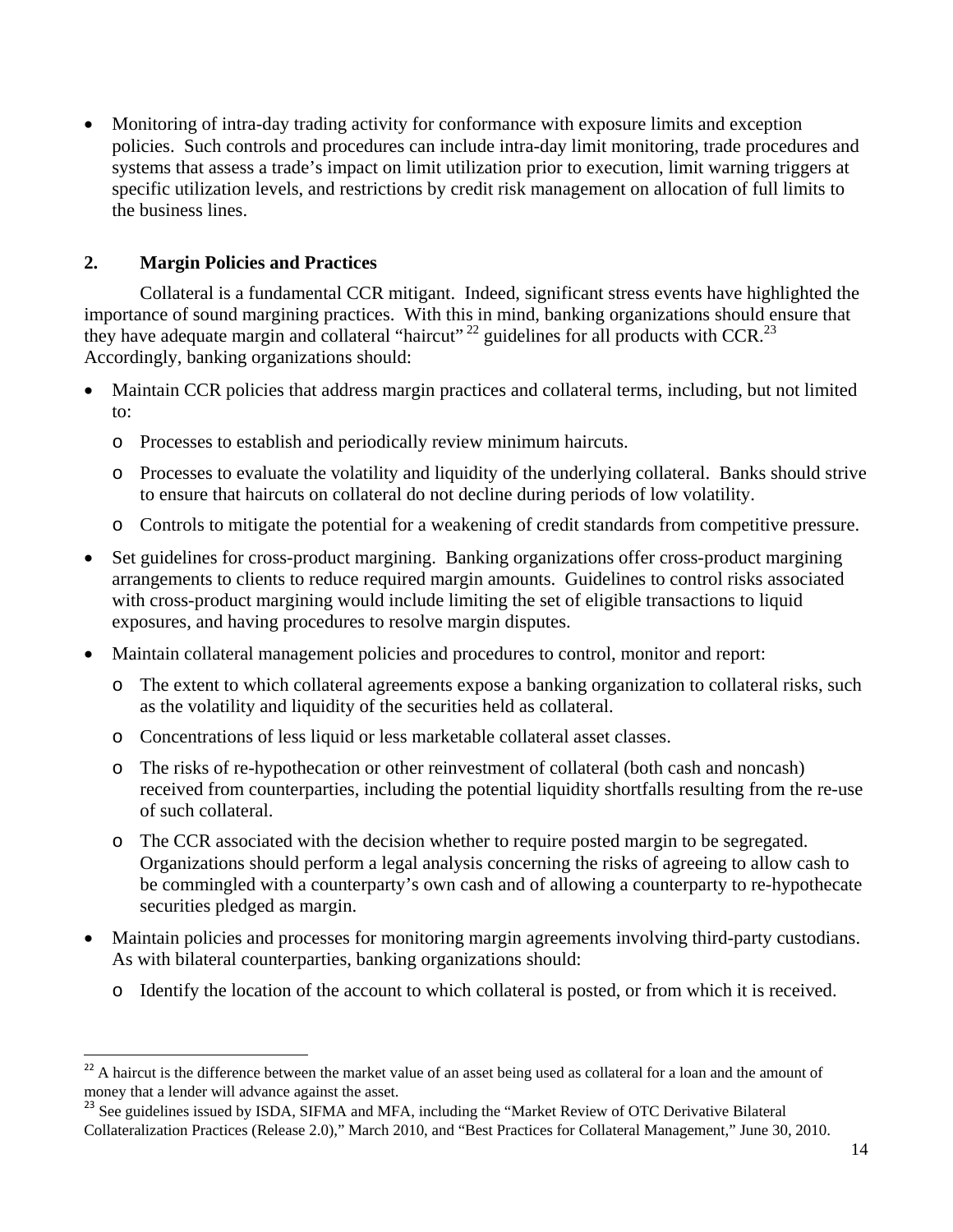- o Obtain periodic account statements or other assurances that confirm the custodian is holding the collateral in conformance with the agreement.
- o Understand the characteristics of the account where the collateral is held (for example, whether it is in a segregated account), and the legal rights of the counterparty or any third-party custodian regarding this collateral.

### **3. Validation of Models and Systems:**

A banking organization should validate its CCR models initially and on an ongoing basis. Validation of models should include: an evaluation of the conceptual soundness and developmental evidence supporting a given model; an ongoing monitoring process that includes verification of processes and benchmarking; and an outcomes-analysis process that includes backtesting. Validation should identify key assumptions and potential limitations, and it should assess their possible impact on risk metrics. All components of models should be subject to validation along with their combination in the CCR system.

Evaluating the conceptual soundness involves assessing the quality of the design and construction of the CCR models and systems, including documentation and empirical evidence that supports the theory, data, and methods used.

Ongoing monitoring confirms that CCR systems continue to perform as intended. This generally involves process verification, an assessment of model data integrity and systems operation, and benchmarking to assess the quality of a given model. Benchmarking is a valuable diagnostic tool in identifying potential weaknesses. Specifically, it is the comparison of a banking organization's CCR model estimates with those derived using alternative data, methods, or techniques. Benchmarking can also be applied to particular CCR model components, such as parameter estimation methods or pricing models. Management should investigate the source of any differences in output, and determine whether benchmarking gaps indicate weakness in the banking organization's models.

Outcomes analysis compares model outputs to actual results during a sample period not used in model development. This is generally accomplished using backtesting. It should be applied to components of CCR models (for example the risk factor distribution and pricing model), the risk measures, and projected exposures. While there are limitations to backtesting, especially for testing the longer time horizon predictions of a given CCR model, it is an essential component of model validation. Banking organizations should have a process for the resolution of observed model deficiencies detected by backtesting. This should include further investigation to determine the problem, and appropriate course of action, including changing a given CCR model.

If the validation of CCR models and infrastructure systems is not performed by staff that is independent from the developers of the models, then an independent review should be conducted by technically competent personnel to ensure the adequacy and effectiveness of the validation. The scope of the independent review should include: validation procedures for all components, the role of relevant parties, and documentation of the model and validation processes. This review should document its results, what action was taken to resolve findings, and its relative timeliness.

Senior management should be notified of validation and review results and should take appropriate and timely corrective actions to address deficiencies. The board should be apprised of summary results, especially unresolved deficiencies. In support of validation activities, internal audit should review and test models and systems validation, and overall systems infrastructure as part of their regular audit cycle.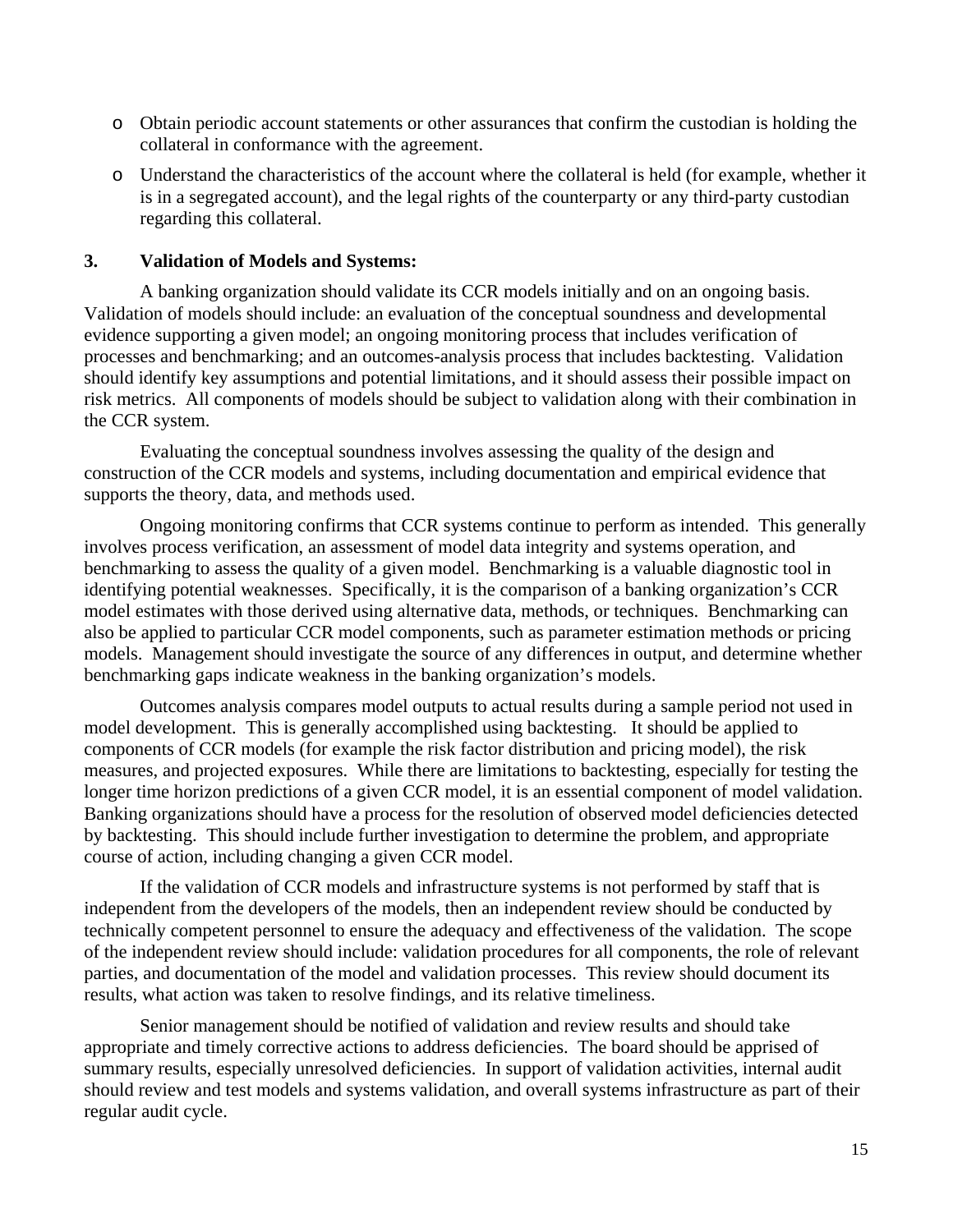For more details on validation, please see Appendix B.

### **4. Close-Out Policies and Practices**

Banking organizations should have the ability to effectively manage counterparties in distress, including execution of a close-out. Policies and procedures outlining sound practices for managing a close-out should include:

- Requirements for hypothetical close-out simulations at least once every two years for one of the banking organization's most complex counterparties.
- Standards for the speed and accuracy with which the banking organization can compile comprehensive counterparty exposure data and net cash outflows. Operational capacity to aggregate exposures within four hours is a reasonable standard.
- The sequence of critical tasks, and decision-making responsibilities, needed to execute a close-out.
- Requirements for periodic review of documentation related to counterparty terminations, and confirmation that appropriate and current agreements that specify the definition of events of default and the termination methodology that will be used are in place.
	- o Banking organizations should take corrective action if documents are not current, active and enforceable.
	- o Management should document their decision to trade with counterparties that are either unwilling or unable to maintain appropriate and current documentation.
- Established closeout methodologies that are practical to implement, particularly with large and potentially illiquid portfolios. Dealers should consider using the "close-out amount" approach for early termination upon default in inter-dealer relationships. $^{24}$
- A requirement that the banking organization transmit immediate instructions to its appropriate transfer agent(s) to deactivate collateral transfers, contractual payments, or other automated transfers contained in "standard settlement instructions" for counterparties or prime brokers that have defaulted on the contract or for counterparties or prime brokers that have declared bankruptcy.

# **VI. Managing Central Counterparty Exposures**

 A central credit counterparty (CCP) facilitates trades between counterparties in one or more financial markets by either guaranteeing trades or novating contracts, and typically requires all participants to be fully collateralized on a daily basis. The CCP thus effectively bears most of the counterparty credit risk in transactions, becoming the buyer for every seller and the seller to every buyer. Well-regulated and soundly-managed CCPs can be an important means of reducing bilateral counterparty exposure in the OTC derivatives market. However, CCPs also concentrate risk within a single entity. Therefore, it is important that banking organizations centrally clear through regulated CCPs with sound risk management processes, and strong financial resources sufficient to meet their obligations under extreme stress conditions.

 $^{24}$  The close-out amount approach is defined in CRMPG III, Containing Systemic Risk: Road to Reform (August 6, 2008), pp. 122-125. Also, ISDA has published a closeout amount protocol to aid in the adoption of the close-out amount approach.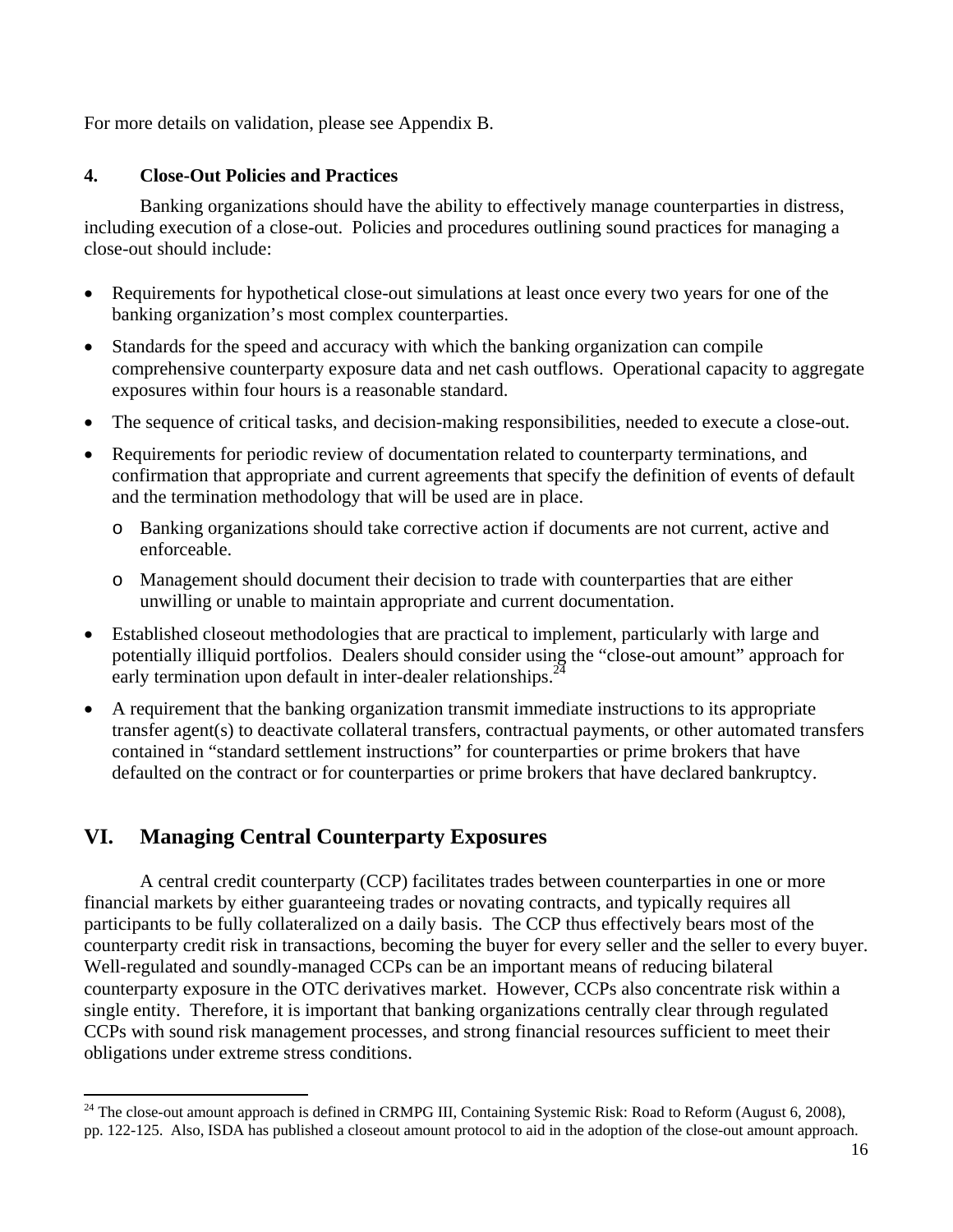To manage CCP exposures, banking organizations should regularly, but no less frequently than annually, review the individual CCPs to which they have exposures. This review should include performing and documenting due diligence on each CCP, applying current supervisory or industry standards<sup>25</sup> (and any subsequent standards) as a baseline to assess the CCP's risk management practices.

- For each CCP, an evaluation of its risk management framework should at a minimum include membership requirements, guarantee fund contributions, margining practices, default-sharing protocols, and limits of liability.
- Banking organizations should also consider the soundness of the CCP's policies and procedures, including procedures for handling the default of a clearing member, obligations at post-default auctions, and post-default assignment of positions.
- Banking organizations should also maintain compliance with applicable regulatory requirements, such as ensuring contingent loss exposure remains within a banking organization's legal lending limit.

# **VII. Legal and Operational Risk Management**

Banking organizations should ensure proper control of, and access to, legal documentation and agreements. In addition, it is important that systems used to measure CCR incorporate accurate legal terms and provisions. The accessibility and accuracy of legal terms is particularly critical in close-outs, when there is limited time to review the collateral and netting agreements. Accordingly, banking organizations should:

- Have a formal process for negotiating legal agreements. As a best practice, the process would include approval steps and responsibilities of applicable departments.
- At least annually, conduct a review of the legal enforceability of collateral and netting agreements for all relevant jurisdictions.
- Maintain policies on when it is acceptable to trade without a master agreement,  $26$  using metrics such as trading volume or the counterparty's risk profile.
	- o Trading without a master agreement may be acceptable in cases of minimal volume or when trading in jurisdictions where master agreements are unenforceable. As applicable, policies should outline required actions, to undertake and monitor transactions without an executed master agreement.
- Use commonly recognized dispute resolution procedures. $27$

<sup>&</sup>lt;sup>25</sup> For instance, "Recommendations for Central Counterparties," a consultative report issued by the Committee on Payment and Settlement Systems and the Technical Committee of the International Organization of Securities Commissions under the auspices of the Bank for International Settlements (March 2004).

<sup>&</sup>lt;sup>26</sup>The capital rules in the United States refer to master agreements. These include: The Federal Reserve's "Risk-Based" Capital Standards: Advanced Capital Adequacy Framework — Basel II", 12 CFR 208; Appendix F, and 12 CFR 225; Appendix G." For the FDIC, it is 12 CFR 325, Appendix D. For the OCC, it is 12 CFR Part 3, Appendix C. For the OTS, it is 12 CFR Parts 559, 560, 563, and 567.

 $27$  An example of such procedures would be the ISDA "2009 Dispute Resolution Protocol" (September 2009).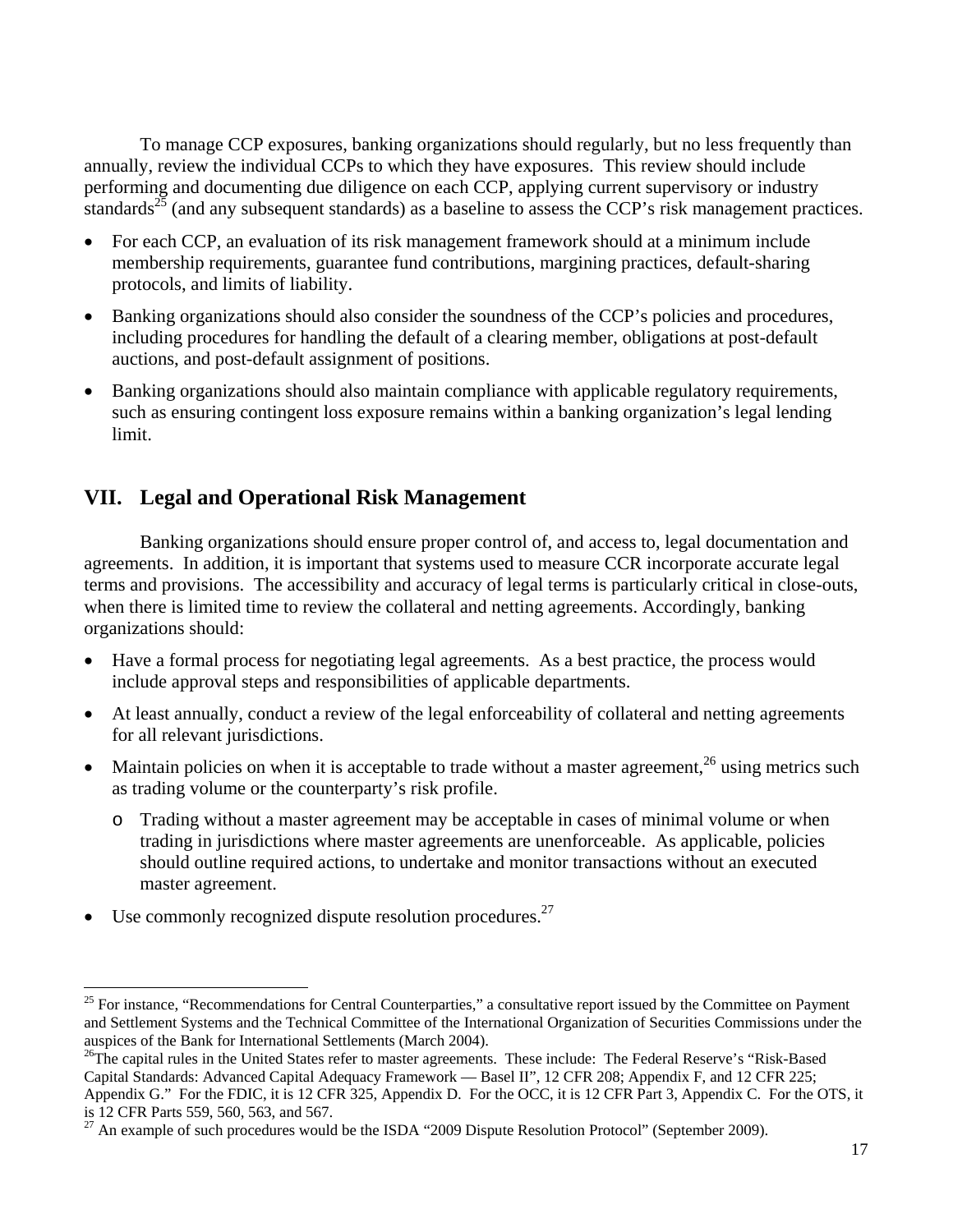- o Banking organizations should seek to resolve collateral disputes within recommended timeframes.
- o Senior management should receive reports listing material and aged disputes, as these pose significant risk.
- Include netting of positions in risk management systems, only if there is a written legal review (either internally or externally) that expresses a high level of confidence that netting agreements are legally enforceable.
- Maintain ongoing participation in both bilateral and multilateral portfolio compression efforts. Where feasible, banking organizations are encouraged to elect compression tolerances (such as posttermination factor sensitivity changes and cash payments) that allow the widest possible portfolio of trades to be terminated.
- $\bullet$  Adopt and implement appropriate novation protocols.<sup>28</sup>

# **1. Legal Risk Arising from Counterparty Appropriateness**<sup>29</sup>

While a counterparty's ability to pay should be evaluated when assessing credit risk, credit losses can also occur when a counterparty is unwilling to pay, which most commonly occurs when a counterparty questions the appropriateness of a contract. These types of disputes pose not only risk of a direct credit loss, but also risk of litigation costs and/or reputational damage. Banking organizations should maintain policies and procedures to assess client and deal appropriateness. In addition, banking organizations should:

- Conduct initial and ongoing due diligence, evaluating whether a client is able to understand and utilize transactions with CCR as part of assessing the client's sophistication, investment objectives, and financial condition.
	- o For example, although some clients may be sophisticated enough to enter into a standardized swap, they may lack the sophistication to fully analyze the risks of a complex OTC deal.
	- o Banking organizations should be particularly careful to assess appropriateness of complex, longdated, off-market, illiquid, or other transactions with higher reputational risk.
- Include appropriateness assessments in the new product approval process. Such assessments should determine the types of counterparties acceptable for a new product, and what level of counterparty sophistication is required for any given product.
- Maintain disclosure policies for OTC derivative and other complex transactions, to ensure that risks are accurately and completely communicated to counterparties.
- Maintain guidelines for determination of acceptable counterparties for complex derivatives transactions.

 $28$  An example would be the ISDA novation protocol.

<sup>&</sup>lt;sup>29</sup> For guidance on counterparty appropriateness, see the Federal Reserve's "Trading and Capital Markets Activity Manual," section 2070, pp. 6-7, and the "Interagency Statement on Sound Practices Concerning Elevated Risk Complex Structured Finance Activities" (January 11, 2007).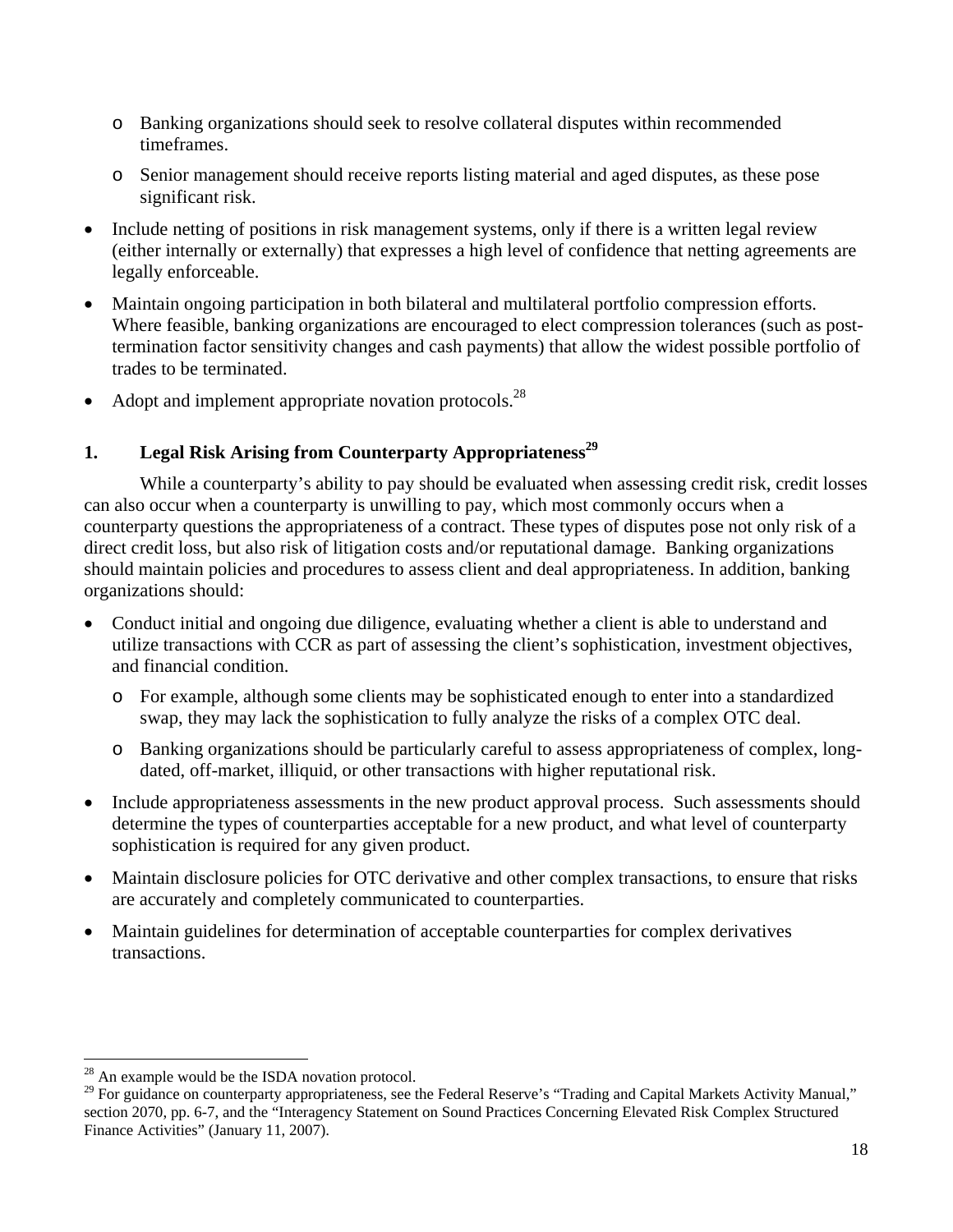# **VIII. Conclusion**

For relevant banking organizations, CCR management should be an integral component of the risk management framework. When considering the applicability of specific guidelines and best practices set forth in this guidance, a banking organization's senior management and supervisors should consider the size and complexity of its securities and trading activities. Banking organizations should comprehensively evaluate existing practices against the standards in this guidance and implement remedial action as appropriate. A banking organization's CCR exposure levels and the effectiveness of its CCR management are important factors for a supervisor to consider when evaluating a banking organization's overall management, risk management and credit and market risk profile.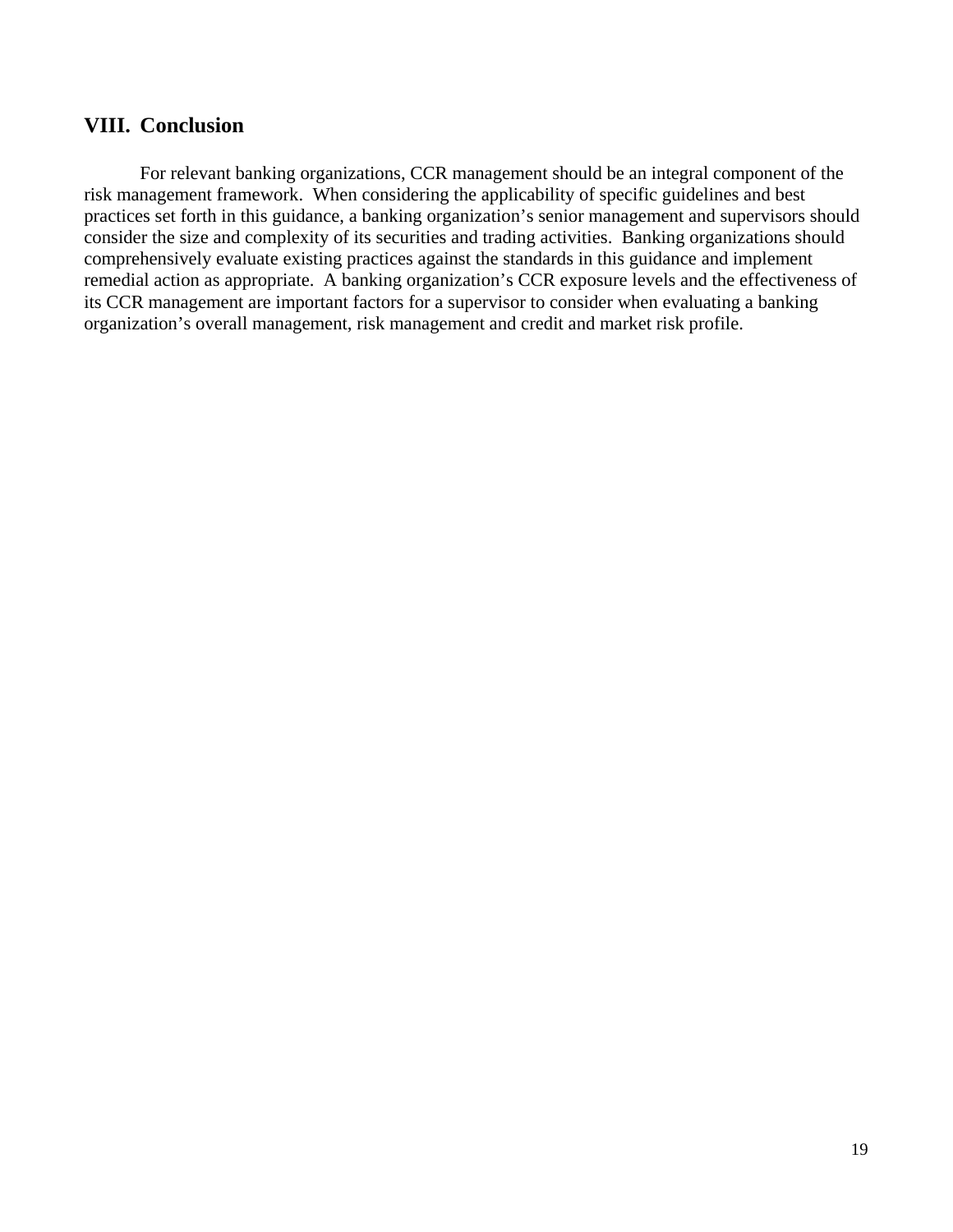**Appendix A GLOSSARY** 

This glossary describes commonly used CCR metrics. As discussed above, banking organizations should employ a suite of metrics commensurate with the size, complexity, liquidity, and risk profile of the organization's CCR portfolio. Major broker - dealer banking organizations should employ the full range of risk measurement metrics to enable a comprehensive understanding of CCR and how it changes in varying environments. Banking organizations of lesser size and complexity should carefully consider which of these metrics they need to track as part of their exposure risk management processes. At a minimum, all banking organizations should calculate current exposure and stress test their CCR exposures. Definitions marked with an asterisk are from the Bank for International Settlements.

## **Exposure Metrics:**

## Current Exposure

*Definition*: Current exposure is the larger of zero, or the market value of a transaction or a portfolio of transactions within a netting set with a counterparty that would be lost upon the default of the counterparty, assuming no recovery on the value of those transactions in bankruptcy. Current exposure is often also called replacement cost. Current exposure may be reported gross or net of collateral.

*Purpose:*Allows banking organizations to assess their CCR exposure at any given time, that is, the amount currently at risk.

### Jump-to-Default (JTD) Exposure

*Definition:* JTD exposure is the change in the value of counterparty transactions upon the default of a reference name in CDS positions.

*Purpose:* Allows banking organizations to assess the risk of a sudden, unanticipated default before the market can adjust.

### Expected Exposure

*Definition:* Expected exposure is calculated as average exposure to a counterparty at a date in the future.

*Purpose:* This is often an intermediate calculation for expected positive exposure or CVA. It can also be used as a measure of exposure at a common time in the future.

### Expected Positive Exposure (EPE)

*Definition:* EPE is the weighted average over time of expected exposures when the weights are the proportion that an individual expected exposure represents of the entire time interval.\*

*Purpose:* Expected positive exposure is an appropriate measure of CCR exposure when measured in a portfolio credit risk model.

# Peak Exposure

*Definition*: Peak exposure is a high percentile (typically 95 percent or 99 percent) of the distribution of exposures at any particular future date before the maturity date of the longest transaction in the netting set. A peak exposure value is typically generated for many future dates up until the longest maturity date of transactions in the netting set.\*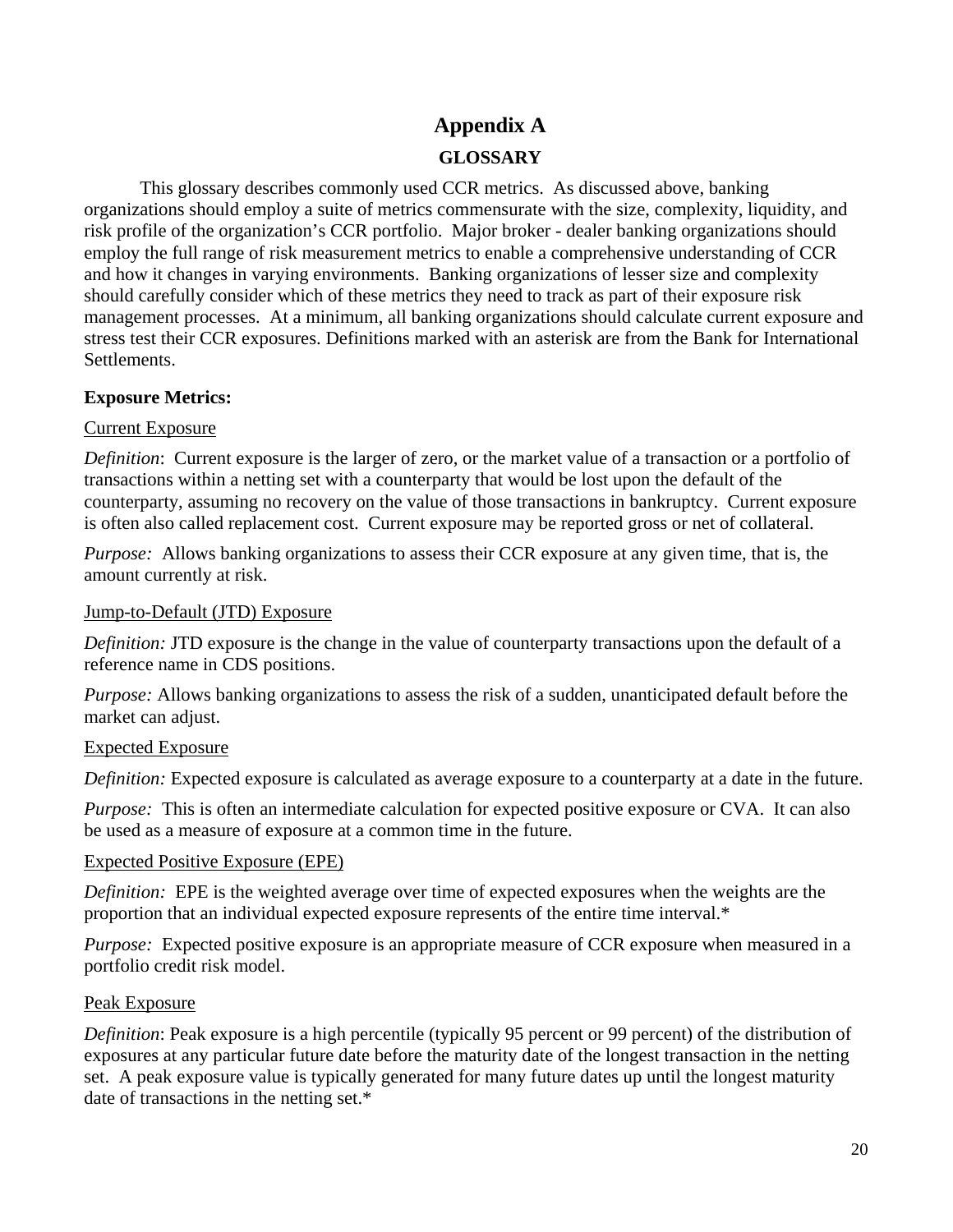*Purpose:* Allows banking organizations to estimate their maximum potential exposure at a specified future date, or over a given time horizon, with a high level of confidence. For collateralized counterparties, this metric should be based on a realistic close-out period, considering both the size and liquidity of the portfolio. Banking organizations should consider peak potential exposure when setting counterparty credit limits.

### Expected Shortfall Exposure

*Definition:* Expected shortfall exposure is similar to peak exposure, but is the expected exposure conditional on the exposure being greater than some specified peak percentile.

*Purpose:* For transactions with very low probability of high exposure, the expected shortfall accounts for large losses that may be associated with transactions with high tail risk.

### Sensitivity to Market Risk Factors

*Definition:* Sensitivity to market risk factors, is the change in exposure because of a given market risk factor change (for example, DV01).

*Purpose:* Provides information on the key drivers of exposure to specific counterparties and on hedging.

## Stressed Exposure

*Definition:* Stressed exposure is a forward-looking measure of exposure based on pre-defined market factor movements (non-statistically generated). These can include single-factor market shocks, historical scenarios, and hypothetical scenarios.

*Purpose:* Allows banking organizations to consider their counterparty exposure under a severe or stressed scenario. This serves as a supplemental view of potential exposure, and provides banking organizations with additional information on risk drivers. It is best practice to compare stressed exposure to counterparty credit limits.

# **CVA Related Metrics:**

# Credit Valuation Adjustment (CVA)

*Definition:* The credit valuation adjustment is an adjustment to the mid-market valuation (average of the bid and asked price) of the portfolio of trades with a counterparty. This adjustment reflects the market value of the credit risk resulting from any failure to perform on contractual agreements with a counterparty. This adjustment may reflect the market value of the credit risk of the counterparty or the market value of the credit risk of both the banking organization and the counterparty.\*

*Purpose:* CVA is a measure of the market value of CCR, incorporating both counterparty creditworthiness and the variability of exposure.

# CVA VaR

*Definition:* CVA VaR is a measure of the variability of the CVA mark-to-market value and is based on the projected distributions of both exposures and counterparty creditworthiness.

*Purpose:* Provides banking organizations with an estimate of the potential CVA mark-to-market loss, at a certain confidence interval and over a given time horizon.

### CVA Factor Sensitivities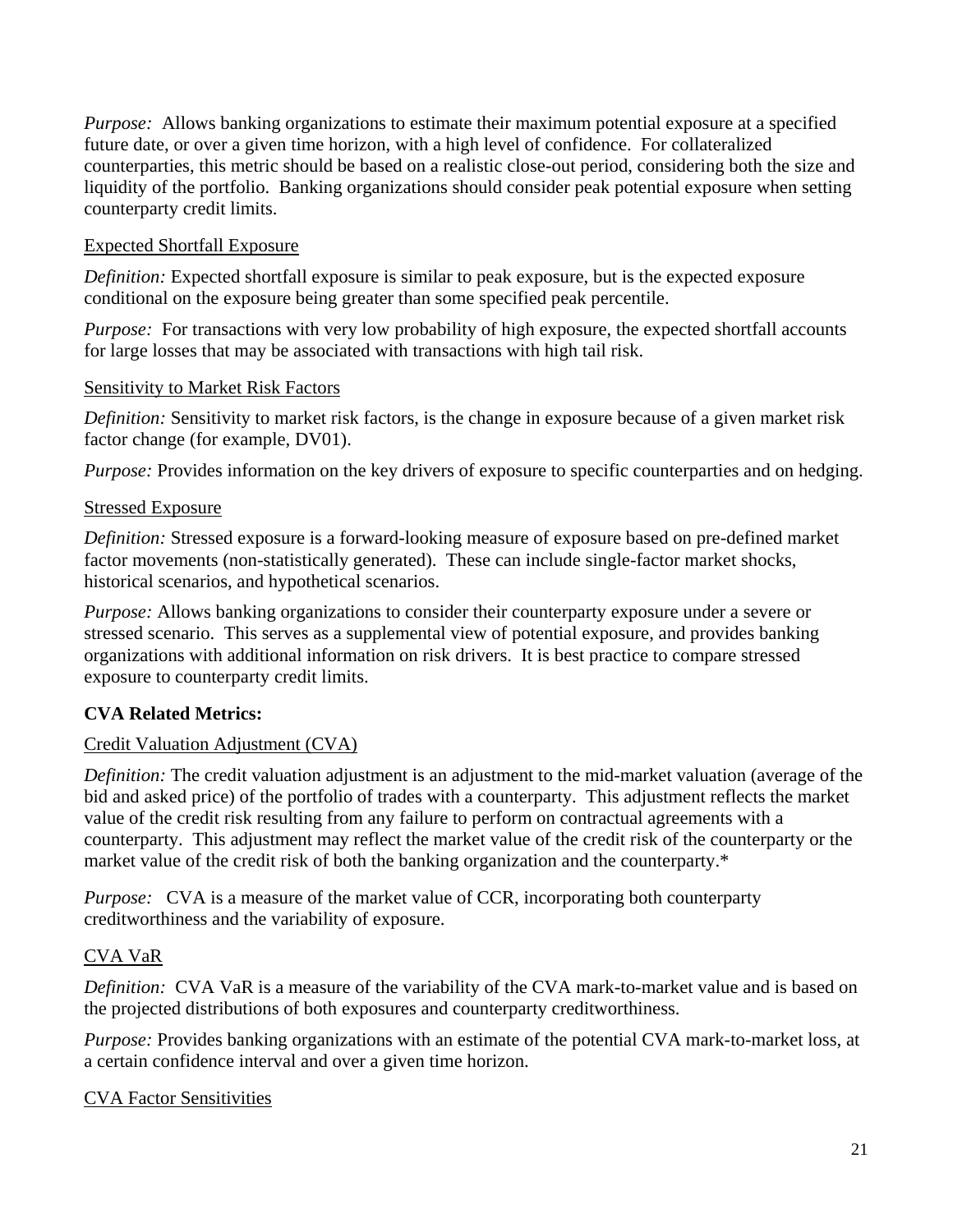*Definition:* CVA factor sensitivities is the mark-to-market change in CVA resulting from a given market risk factor change (for example, CR01).

*Purpose:* Allows banking organizations to assess and hedge the market value of the credit or market risks to single names and portfolios and permits banking organizations to monitor excessive buildups in counterparty concentrations.

# Stressed CVA

*Definition:* Stressed CVA is a forward-looking measure of CVA mark-to-market value based on predefined credit or market factor movements (non-statistically generated). These can include single market factor shocks, historical scenarios, and hypothetical scenarios.

*Purpose:* Serves as an informational tool, and allows banking organizations to assess the sensitivity of their CVA to a potential mark-to-market loss under defined scenarios.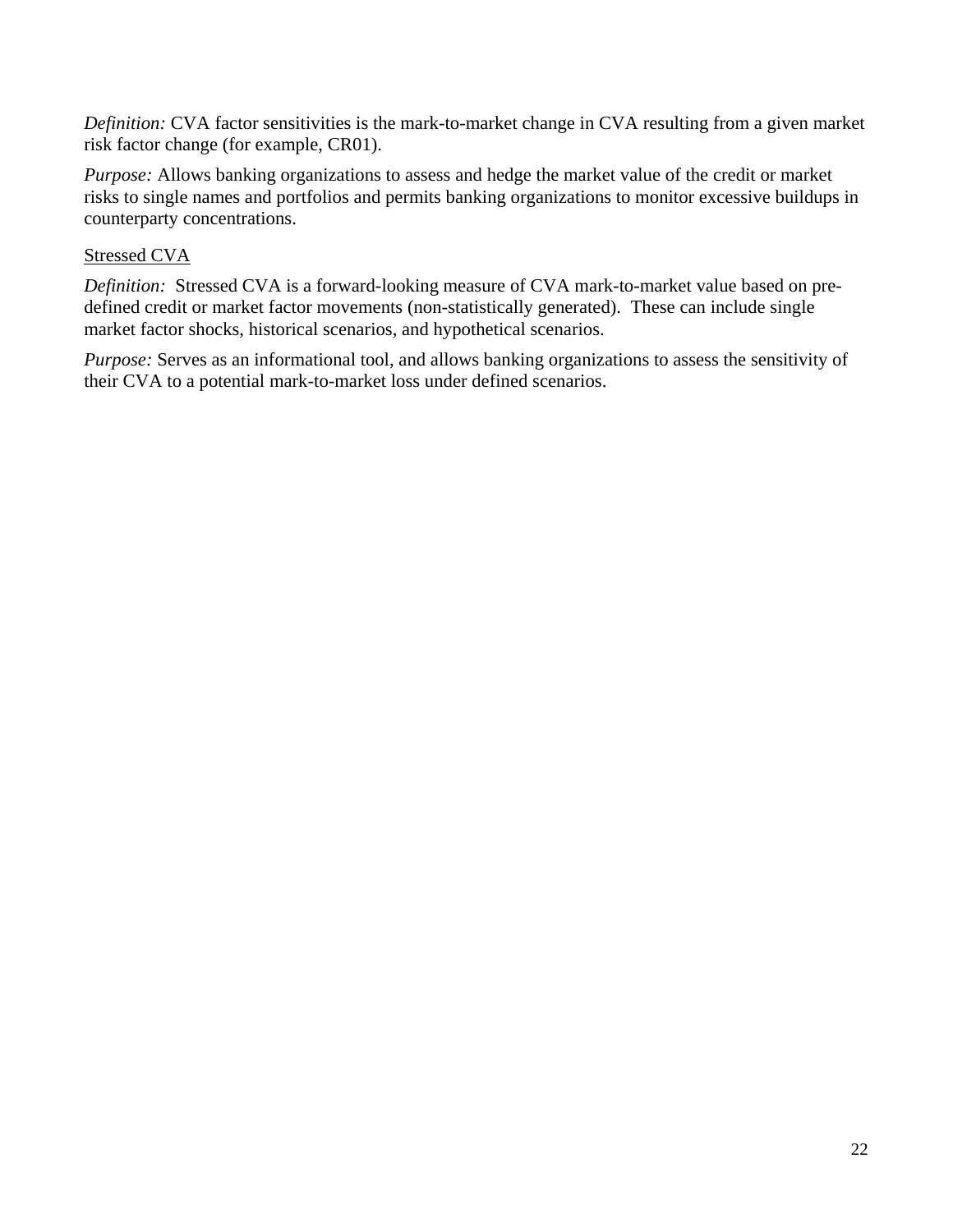# **Appendix B: DETAIL ON MODEL VALIDATION AND SYSTEMS EVALUATION**

A banking organization should validate its CCR models, initially and on an ongoing basis. Validation should include three components: an evaluation of the conceptual soundness of relevant models (including developmental evidence); an ongoing monitoring process that includes verification of processes and benchmarking; and an outcomes-analysis process that includes backtesting. The validation should either be independent, or subject to independent review.

Validation is the set of activities designed to give the greatest possible assurances of CCR models' accuracy and systems' integrity. Validation should also identify key assumptions and potential limitations, and assess their possible impact on risk metrics. CCR models have several components:

- Statistical models to estimate parameters, including the volatility of risk factors and their correlations;
- Simulation models to convert those parameters into future distributions of risk factors;
- Pricing models that estimate value in simulated scenarios; and
- Calculations that summarize the simulation results into various risk metrics.

All components of each model should be subject to validation, along with analysis of their interaction in the CCR system. Validation should be performed initially as a model first goes into production. Ongoing validation is a means of addressing situations where models have known weaknesses and ensuring that changes in markets, products, or counterparties do not create new weaknesses. Senior management should be notified of the validation results and should take corrective actions in a timely manner when appropriate.

A banking organization's validation process should be independent of the CCR model and systems development, implementation, and operation. Alternately, the validation should be subject to independent review, whereby the individuals who perform the review are not biased in their assessment because of involvement in the development, implementation, or operation of the processes or products. Individuals performing the reviews should possess the requisite technical skills and expertise to provide critical analysis, effective challenge, and appropriate recommendations. The extent of such reviews should be fully documented, sufficiently thorough to cover all significant model elements, and include additional testing of models or systems as appropriate. In addition, reviewers should have the authority to effectively challenge developers and model users, elevate concerns or findings as necessary, and either have issues addressed in a prompt and substantial manner or reject a model for use by the banking organization.

#### **Conceptual Soundness and Developmental Evidence**

The first component of validation is evaluating conceptual soundness, which involves assessing the quality of the design and construction of CCR models. The evaluation of conceptual soundness includes documentation and empirical evidence supporting the theory, data, and methods used. The documentation should also identify key assumptions and potential limitations and assess their possible impact. A comparison to industry practice should be done to identify areas where substantial and warranted improvements can be made. All model components are subject to evaluation, including simplifying assumptions, parameter calibrations, risk-factor diffusion processes, pricing models, and risk metrics. Developmental evidence should be reviewed whenever the banking organization makes material changes in CCR models. Evaluating conceptual soundness includes independent evaluation of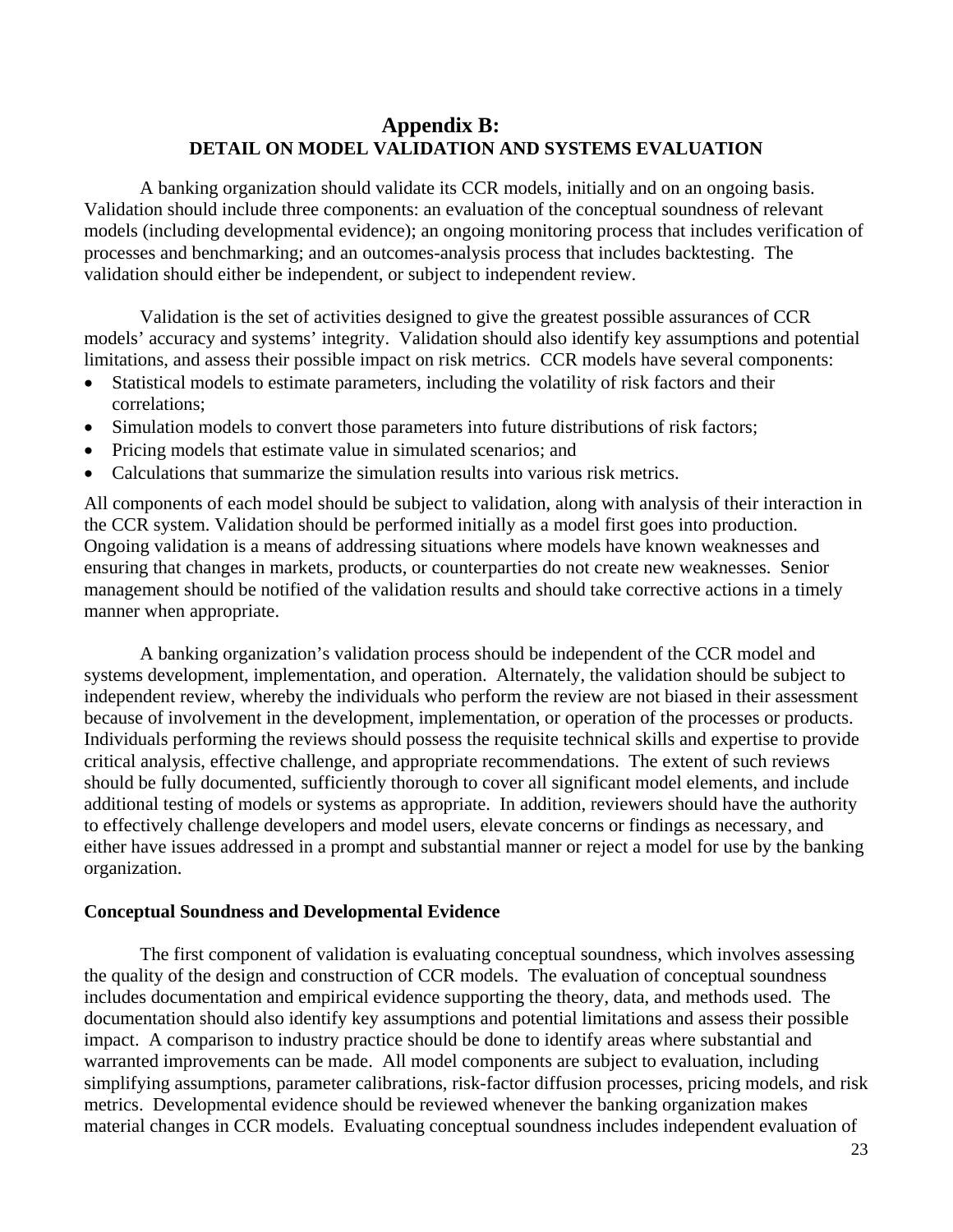whether a model is appropriate for its purpose, and whether all underlying assumptions, limitations, and shortcomings have been identified and their potential impact assessed.

### **Ongoing Monitoring, Process Verification and Benchmarking**

The second component of model validation is ongoing monitoring to confirm that the models were implemented appropriately and continue to perform as intended. This involves process verification, an assessment of models, and benchmarking to assess the quality of the model. Deficiencies uncovered through these activities should be remediated promptly.

Process verification includes evaluating data integrity and operational performance of the systems supporting CCR measurement and reporting. This should be performed on an ongoing basis and includes:

- The completeness and accuracy of the transaction and counterparty data flowing through the counterparty exposure systems.
- Reliance on up-to-date reviews of the legal enforceability of contracts and master netting agreements that govern the use of netting and collateral in systems measuring net exposures, and the accuracy of their representations in the banking organization's systems.
- The integrity of the market data used within the banking organization's models, both as current values for risk factors and as sources for parameter calibrations.
- The operational performance of the banking organization's counterparty exposure calculation systems, including the timeliness of the batch-run calculations, the consistent integration of data coming from different internal or external sources, and the synchronization of exposure, collateral management and finance systems.

"Benchmarking" means comparing a banking organization's CCR measures with those derived using alternative data, methods, or techniques. It can also be applied to particular model components, such as parameter estimation methods or pricing models. It is an important complement to backtesting and is a valuable diagnostic tool in identifying potential weaknesses. Differences between the model and the benchmark do not necessarily indicate that the model is in error because the benchmark itself is an alternative prediction. It is important that a banking organization use appropriate benchmarks, or the exercise will be compromised. As part of the benchmarking exercise, the banking organization should investigate the source of the differences and whether the extent of the differences is appropriate.

### **Outcomes Analysis Including Backtesting**

The third component of validation is outcomes analysis, which is the comparison of model outputs to actual results during a sample period not used in model development. Backtesting is one form of out-of-sample testing. Backtesting should be applied to components of a CCR model, for example the risk factor distribution and pricing model, as well as the risk measures and projected exposures. Outcomes analysis includes an independent evaluation of the design and results of backtesting to determine whether all material risk factors are captured and to assess the accuracy of the diffusion of risk factors and the projection of exposures. While there are limitations to backtesting, especially for testing the longer horizon predictions of a CCR model, banking organizations should incorporate it as an essential component of model validation.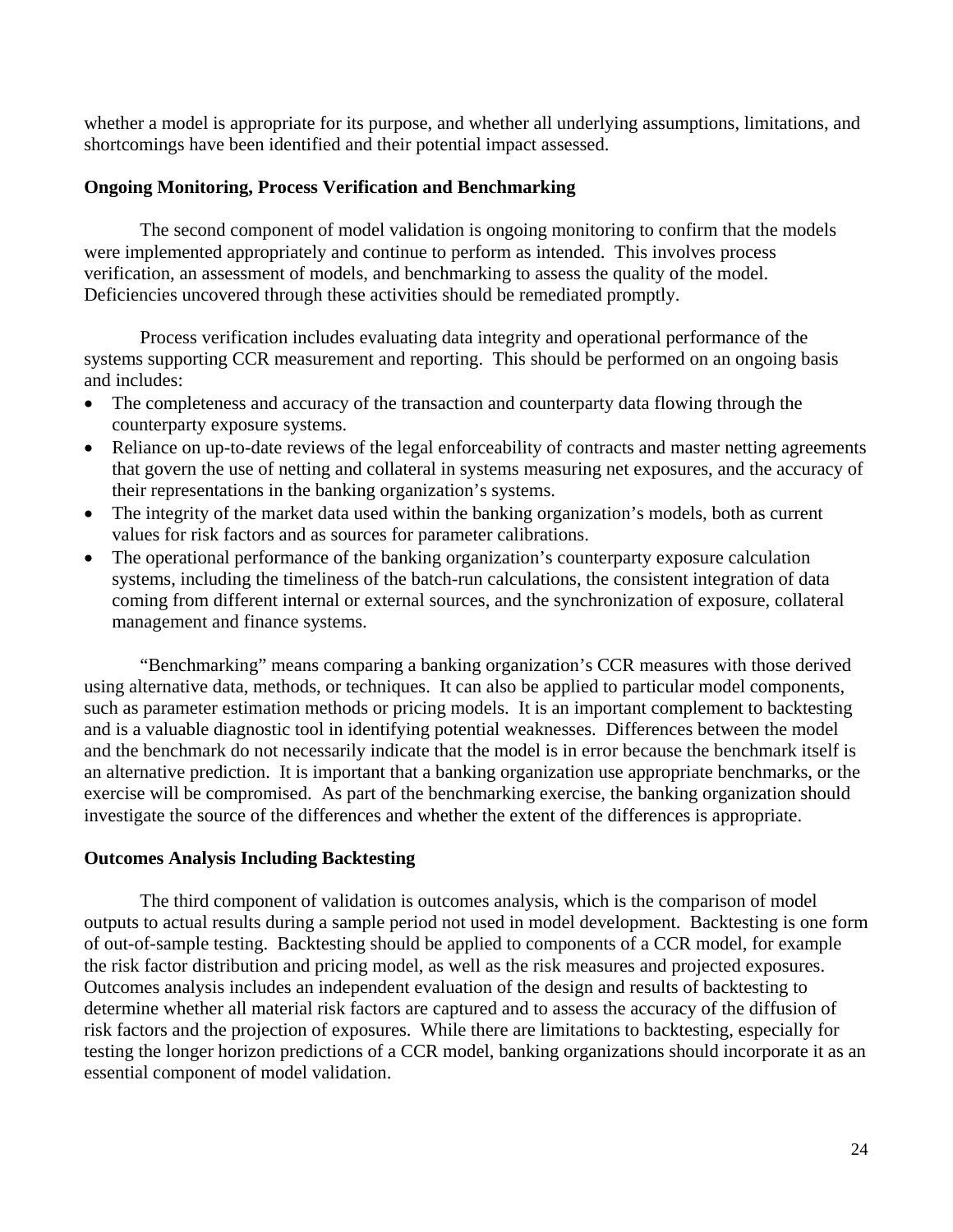Typical examples of CCR models that require backtesting are expected exposure, peak exposure, and CVA VaR models. Backtesting of models used for measurement of CCR is substantially different than backtesting VaR models for market risk. Notably, CCR models are applied to each counterparty facing the banking organization, rather than an aggregate portfolio. Furthermore, CCR models should project the distribution over multiple dates and over long time horizons for each counterparty. These complications make the interpretation of CCR backtesting results more difficult than that for market risk. Because backtesting is critical to providing feedback on the accuracy of CCR models, it is particularly important that banking organizations exert considerable effort to ensure that backtesting provides effective feedback on the accuracy of these models.

Key elements of backtesting include the following activities:

- Back-testing programs should be designed to evaluate the effectiveness of the models for typical counterparties, key risk factors, key correlations and pricing models. Backtesting results should be evaluated for reasonableness as well as for statistical significance. This may serve as a useful check for programming errors, or cases in which models have been incorrectly calibrated.
- Backtesting should be performed over different time horizons. For instance, the inclusion of mean reversion parameters or similar time varying features of a model can cause a model to perform adequately over one time horizon, but perform very differently over a different time horizon. A typical large dealer should, at a minimum, perform backtesting over one day, one week, two weeks, one month and every quarter out to a year. Shorter time periods may be appropriate for transactions under a collateral agreement when variation margin is exchanged frequently, even daily, or for portfolios that contain transactions that expire or mature in a short timeframe.
- Backtesting should be conducted on both real counterparty portfolios and hypothetical portfolios. Backtesting on fixed hypothetical portfolios provides the opportunity to tailor backtesting portfolios to identify whether particular risk factors or correlations are modeled correctly. In addition, the use of hypothetical portfolios is an effective way to meaningfully test the predictive abilities of the counterparty exposure models over long time horizons. Banking organizations should have criteria for their hypothetical portfolios. The use of real counterparty portfolios evaluates whether the models perform on actual counterparty exposures, taking into account portfolio changes over time.

It may be appropriate to use back-testing methods that compare forecast distributions of exposures with actual distributions. Some CCR measures depend on the whole distribution of future exposures rather than a single exposure percentile (for example, EE and EPE). For this reason, sole reliance on backtesting methods that count the number of times an exposure exceeds a unique percentile threshold may not be appropriate.

Exception counting remains useful, especially for evaluating peak or percentile measures of CCR, but these measures will not provide sufficient insight for expected exposure measures. Hence, banking organizations should test the entire distribution of future exposure estimates and not just a single percentile prediction.

Banking organizations should have policies and procedures in place that describe when backtesting results will generate an investigation into the source of observed backtesting deficiencies, and when model changes should be initiated as a result of backtesting.